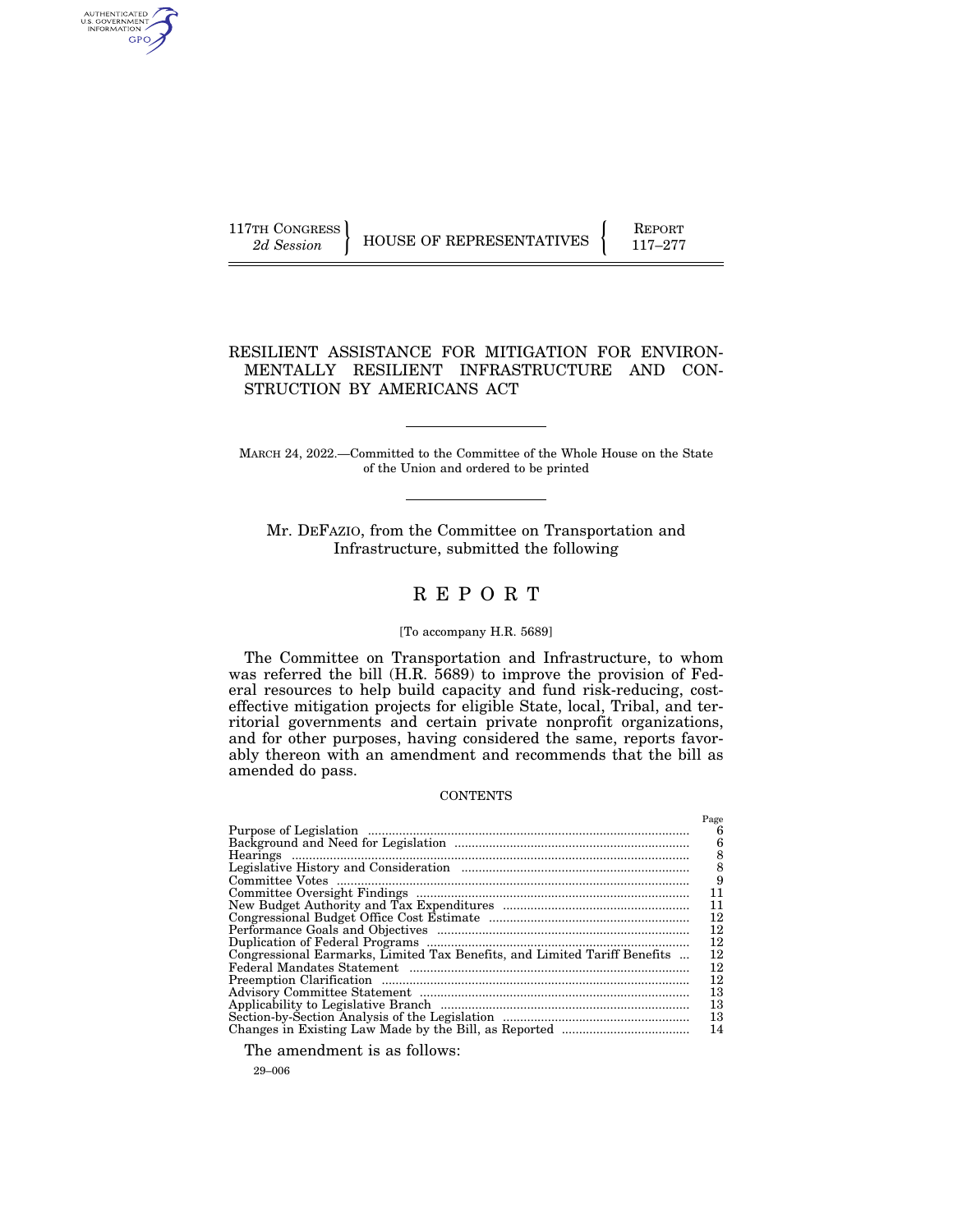Strike all after the enacting clause and insert the following: **SECTION 1. SHORT TITLE.** 

This Act may be cited as the "Resilient Assistance for Mitigation for Environmentally Resilient Infrastructure and Construction by Americans Act" or the "Resilient AMERICA Act''.

**SEC. 2. UNSPENT FUNDS.** 

(a) REDISTRIBUTION OF UNCLAIMED AMOUNTS.—Section 404 of the Robert T. Stafford Disaster Relief and Emergency Assistance Act (42 U.S.C. 5170c) is amended—

(1) by redesignating subsections (f) and (g) as subsections (g) and (h), respectively; and

 $(2)$  by inserting after subsection (e) the following:

''(f) REDISTRIBUTION OF UNCLAIMED OR UNOBLIGATED AMOUNTS.—The President may-

''(1) withdraw any portion of financial assistance made available to a State or Indian tribal government under subsection (a) for which the State or Indian tribal government has failed to submit an application upon the expiration of the application submission time limit or that remains unobligated for a major disaster or event eligible for assistance pursuant to section  $420$  upon the expiration of 84 months or the closeout of the grant, whichever is sooner; and

"(2) transfer the financial assistance withdrawn under paragraph (1) to any other amounts otherwise available to be awarded under section 203.''.

(b) APPLICABILITY.—The amendment made by subsection (a) shall apply to any major disaster declared by the President under the Robert T. Stafford Disaster Relief and Emergency Assistance Act on or after November 23, 1988.

#### **SEC. 3. PREDISASTER HAZARD MITIGATION.**

Section 203(i) of the Robert T. Stafford Disaster Relief and Emergency Assistance Act (42 U.S.C. 5133) is amended by striking "6 percent" and inserting "15 percent".

#### **SEC. 4. NONPROFIT FACILITIES.**

Section 203 of the Robert T. Stafford Disaster Relief and Emergency Assistance Act (42 U.S.C. 5133) is amended—

(1) in subsection (b) by striking ''and local governments'' and inserting '', local governments, and private nonprofit facilities''; (2) in subsection (c) by striking ''or local government'' in each place it appears

and inserting '', local government, or private nonprofit facility'';

 $(3)$  in subsection  $(d)$ 

(A) in paragraph (1)(A) by striking ''local governments'' and inserting ''local governments and private nonprofit facilities'';

(B) in paragraph (2)— (i) by striking ''local governments'' in each place it appears and inserting ''local governments or private nonprofit facilities''; and (ii) in subparagraph (B) by striking ''local government'' and inserting

''local government or private nonprofit facility''; and (C) in paragraph (3) by inserting ''or private nonprofit facilities'' after

''any local governments of the State''.

(4) in subsection (e)—

(A) in paragraph (1)(A) by striking ''and local governments'' and inserting

'', local governments, and private nonprofit facilities''; and (B) in paragraph (2) by striking ''or local government'' in each place it ap-pears and inserting '', local government, or private nonprofit facility'';

 $(5)$  in subsection (f)-

(A) in paragraph (2) by inserting ''or private nonprofit facilities located in the State'' after ''local governments of the State''; and

 $(B)$  in paragraph  $(3)(A)$  by inserting "or private nonprofit facilities located in the State'' after ''local governments of a State''; and

(6) in subsection (g) by striking ''or local government'' in each place it appears and inserting ", local government, or private nonprofit facility".

#### **SEC. 5. BUILDING CODE IMPLEMENTATION AND ENFORCEMENT SET ASIDE.**

(a) IN GENERAL.—Section 203(f) of the Robert T. Stafford Disaster Relief and Emergency Assistance Act (42 U.S.C. 5133(m)) is amended—

(1) by redesignating paragraph (3) as paragraph (4); and

(2) by inserting after paragraph (2) the following:

''(3) BUILDING CODE IMPLEMENTATION AND ENFORCEMENT SET-ASIDE.—Of the amounts made available under this section for any given year, the Administrator may use not less than 10 percent to carry out eligible activities that further the implementation and enforcement of the latest published editions of relevant consensus-based codes, specifications, and standards, including any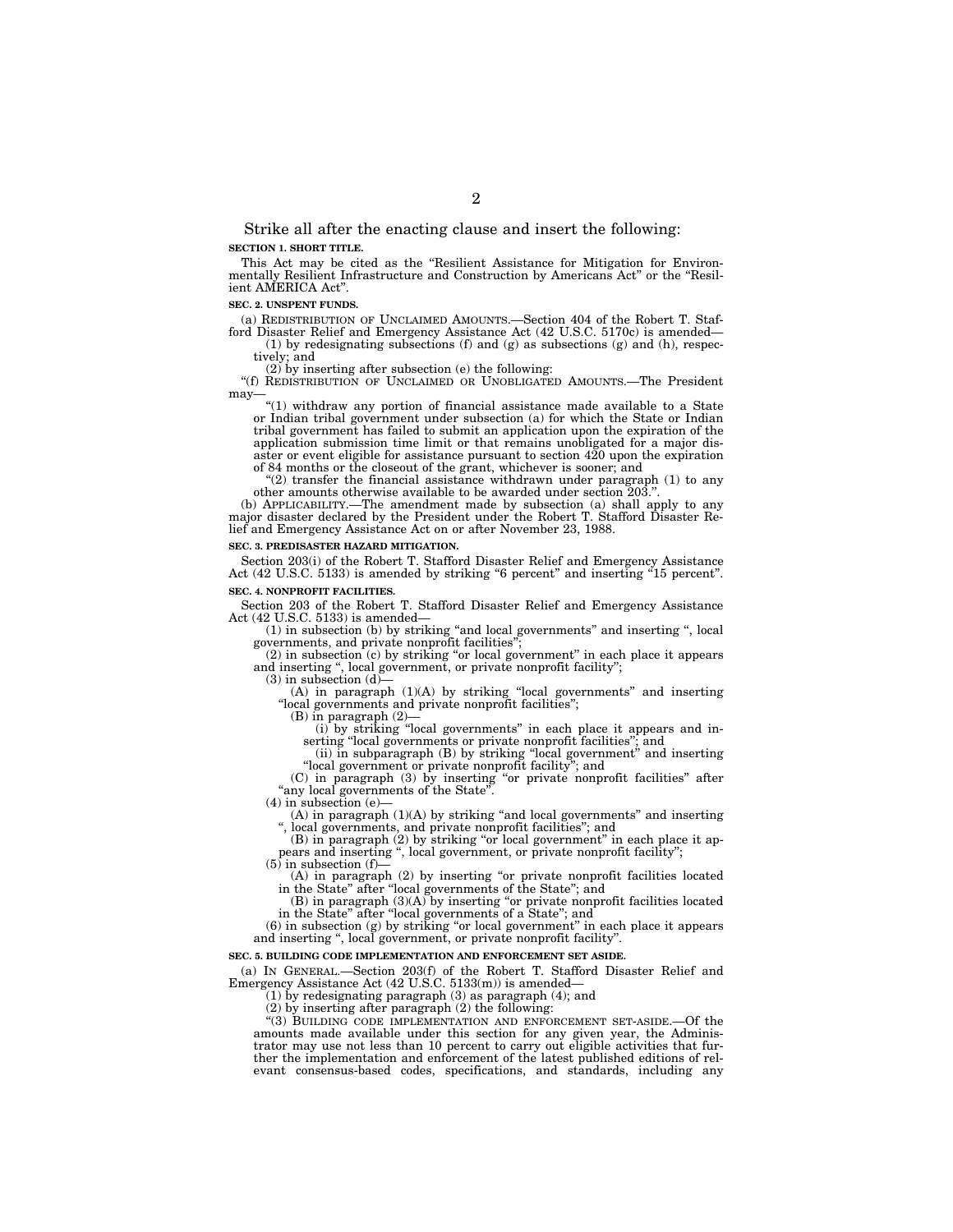amendments made by State, local, Tribal, or territorial governments to such codes, specifications, and standards, that incorporate the latest hazard-resistant designs and establish minimum acceptable criteria for the design, construction, and maintenance of facilities and residential structures that may be eligible for assistance under this Act. In any fiscal year in which requests for assistance for such activities do not total at least 10 percent of assistance under this section, any remaining funds may be used as additional assistance for the purposes of paragraph (1).''.

(b) LATEST PUBLISHED EDITIONS.—Section 203(m) of the Robert T. Stafford Disaster Relief and Emergency Assistance Act (42 U.S.C. 5133(m)) is amended by inserting ",  $(f)(3)$ ," after "subsections  $(e)(1)(B)(iv)$ ".

(c) CONFORMING AMENDMENT.—Section 1234 of the Disaster Recovery Reform Act of 2018 (42 U.S.C. 5133 note) is amended by striking subsection (d).

#### **SEC. 6. RESILIENT INFRASTRUCTURE.**

(a) USE OF ASSISTANCE.—Subsection (g) of section 404 of the Robert T. Stafford Disaster Relief and Emergency Assistance Act (42 U.S.C. 5170c(g)) (as redesignated by section 2) is amended—

 $(1)$  in paragraph  $(12)$ -

 $(A)$  by inserting ", wildfire, and ice storm" after "windstorm";

(B) by striking ''including replacing'' and inserting the following: ''including—

''(A) replacing'';

(C) in subparagraph (A) (as so designated)—

(i) by inserting ", wildfire," after "extreme wind"; and

(ii) by adding "and" after the semicolon at the end; and

(D) by adding at the end the following:

''(B) the installation of fire-resistant wires and infrastructure and the undergrounding of wires:

 $(2)$  in paragraph  $(13)$  by striking "and"; and

(3) by striking paragraph (14) and inserting the following:

"(14) replacing water systems that have been burned, caused contamination, or are at risk from wildfire impacts with resilient, non-combustible materials;

"(15) repairing, replacing, or retrofitting infrastructure damaged by ice storms to be resilient to the impacts of such storms;

''(16) retrofitting or hardening electric grid infrastructure to comply with the latest published strength standards or industry best practices for resiliency, including standards and practices relating to the strength of utility poles in high wind areas, regardless of height; and

 $(17)$  implementing technologies to improve infrastructure monitoring and distribution for the purpose of reducing risk and avoiding future disaster impacts and, notwithstanding other requirements related to cost-effectiveness, to avoid any unintended consequences under this section and section 203.''.

(b) USE OF ASSISTANCE FOR EARTHQUAKE HAZARDS.—Subsection (h) of section 404 of the Robert T. Stafford Disaster Relief and Emergency Assistance Act (42 U.S.C. 5170c(h)) (as redesignated by section 2) is amended—

(1) by inserting "and tsunami" after "earthquake" each place it appears (including in the subsection heading) ;

 $(2)$  in paragraph  $(2)$  by striking "and" at the end;

(3) in paragraph (3) by striking the period at the end and inserting "; and"; and

(4) by adding at the end the following:

(4) planning, design, or construction of vertical evacuation structures in designated and mapped tsunami danger areas or hazard zones.''.

#### **SEC. 7. RESIDENTIAL RETROFIT AND RESILIENCE PILOT PROGRAM.**

(a) ESTABLISHMENT.—The Administrator of the Federal Emergency Management Agency shall carry out a residential resilience pilot program through the program established under section 203 of the Robert T. Stafford Disaster Relief and Emergency Assistance Act (42 U.S.C. 5133) to make available assistance to State and local governments for the purpose of providing grants to individuals for residential resilience retrofits.

(b) AMOUNT OF FUNDS.—The Administrator may use not more than 10 percent of the assistance made available to applicants on an annual basis under section 203 of the Robert T. Stafford Disaster Relief and Emergency Assistance Act (42 U.S.C. 5133) to provide assistance under this section.

(c) TIMELINE.—The Administrator shall establish the demonstration program under this section not later than 1 year after the date of enactment of this Act and the program shall terminate on September 30, 2025.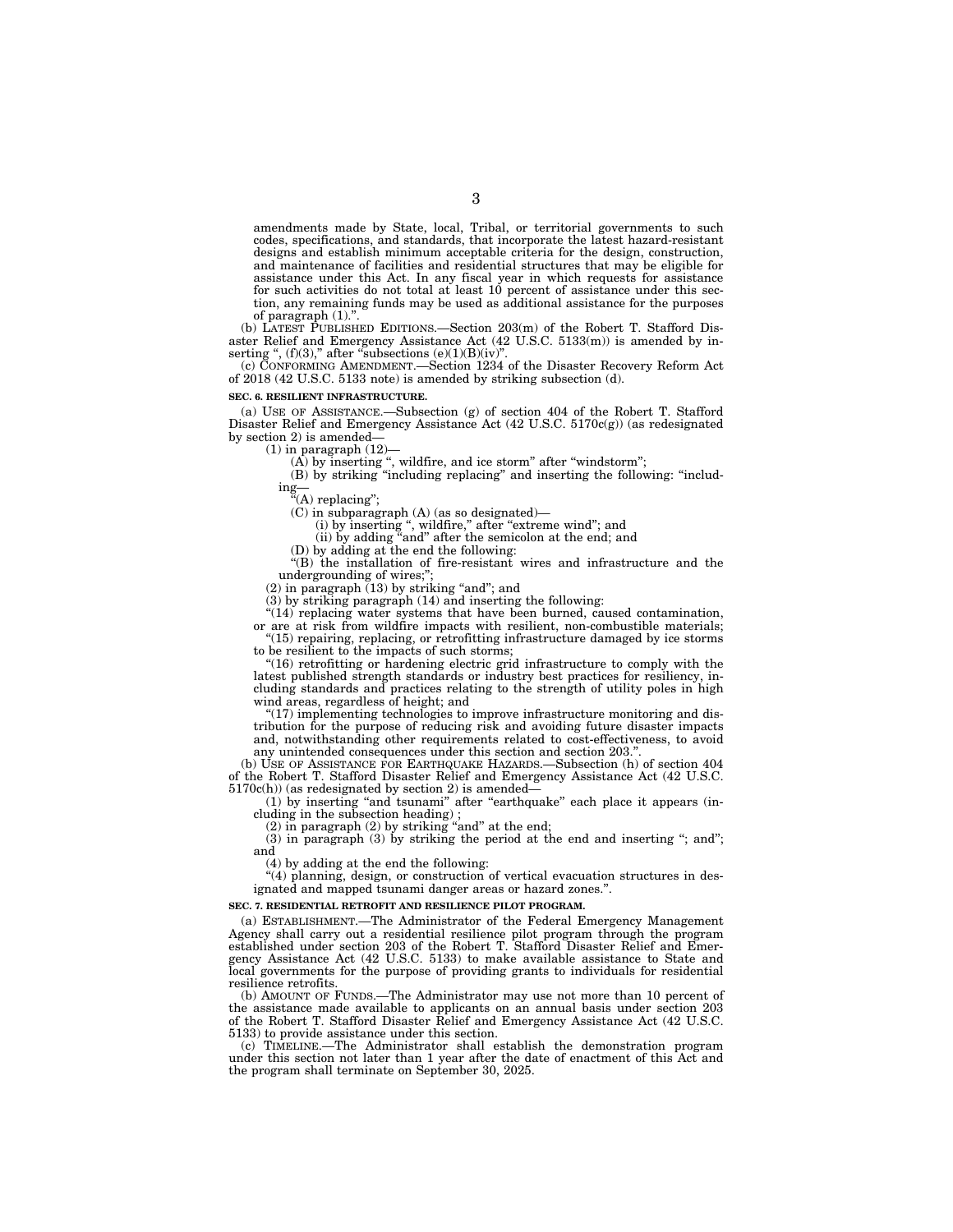(d) REPORT.—Not later than 4 years after the date of enactment of this Act, the Administrator shall submit to the Committee on Transportation and Infrastructure of the House of Representatives and the Committee on Homeland Security and Governmental Affairs of the Senate a report that includes—

(1) a summary of the grant awards and projects carried out under this section;

(2) a detailed compilation of results achieved by the grant awards and projects carried out under this section, including the number of homes receiving retrofits, the types and average costs of retrofits, demographic information for participants in the program, and estimate avoidance in disaster impacts and Federal disaster payments as a result of the grant investments; and

(3) any identified implementation challenges and recommendations for improvements to the pilot program.

(e) RESIDENTIAL RESILIENT RETROFITS DEFINED.—

(1) IN GENERAL.—In this section, the term ''residential resilient retrofits'' means a project that—

(A) is designed to increase the resilience of an existing home or residence using mitigation measures which the administrator determines reduce damage and impacts from natural disaster hazards and risks that are most likely to occur in the area where the home is located; and

(B) to the extent applicable, are consistent with the 2 most recently published editions of relevant consensus-based codes, specifications, and standards, including any amendments made by State, local, tribal, or territorial governments to such codes, specifications, and standards that incorporate the latest hazard-resistant designs and establish criteria for the design, construction, and maintenance of residential structures and facilities that may be eligible for assistance under the Robert T. Stafford Disaster Relief and Emergency Assistance Act (42 U.S.C. 5121 et seq.) for the purpose of protecting the health, safety, and general welfare of the buildings' users against disasters.

(2) INCLUSION.—In this section, the term ''residential resilient retrofits'' includes—

(A) elevations of homes and elevations of utilities within and around structures to mitigate damages;

(B) floodproofing measures;

(C) the construction of tornado safe rooms;

(D) seismic retrofits;

(E) wildfire retrofit and mitigation measures;

(F) wind retrofits, including roof replacements, hurricane straps, and tiedowns; and

(G) any other measures that meet the requirements of paragraph (1), as determined by the Administrator.

#### **SEC. 8. BUY AMERICA FOR NONEMERGENCY PROJECTS.**

(a) IN GENERAL.—For the purposes of this rulemaking, to ensure that the United States has the productive capability to respond quickly to emergencies and natural disasters with a strong domestic industrial base being in the public interest, the Administrator of the Federal Emergency Management Agency shall require, as a condition of any financial assistance provided by the Agency on a nonemergency basis after promulgation of regulations pursuant to subsection (c) for a construction project with a cost of at least \$1,000,000, that the steel and iron used in the project be produced in the United States.

(b) WAIVER.—

(1) IN GENERAL.—The Administrator may provide a waiver of the requirements in subsection (a) if the Administrator finds—

(A) that the application of such subsection would be inconsistent with the public interest, including causing unreasonable project delays;

(B) that such steel and iron are not produced in the United States in sufficient and reasonably available quantities and of a satisfactory quality; or (C) that inclusion of domestic material will increase the cost of the overall

project contract by more than 25 percent. (2) PUBLIC INPUT.—If the Administrator receives a request for a waiver under this subsection, the Administrator shall make available to the public, on an informal basis, a copy of the request and information available to the Administrator concerning the request, and shall allow for informal public input on the request for at least 15 days prior to making a finding based on the request.

(3) PUBLICATION OF REQUEST.—The Administrator shall make the request and accompanying information available by electronic means, including on the official public website of the Federal Emergency Management Agency.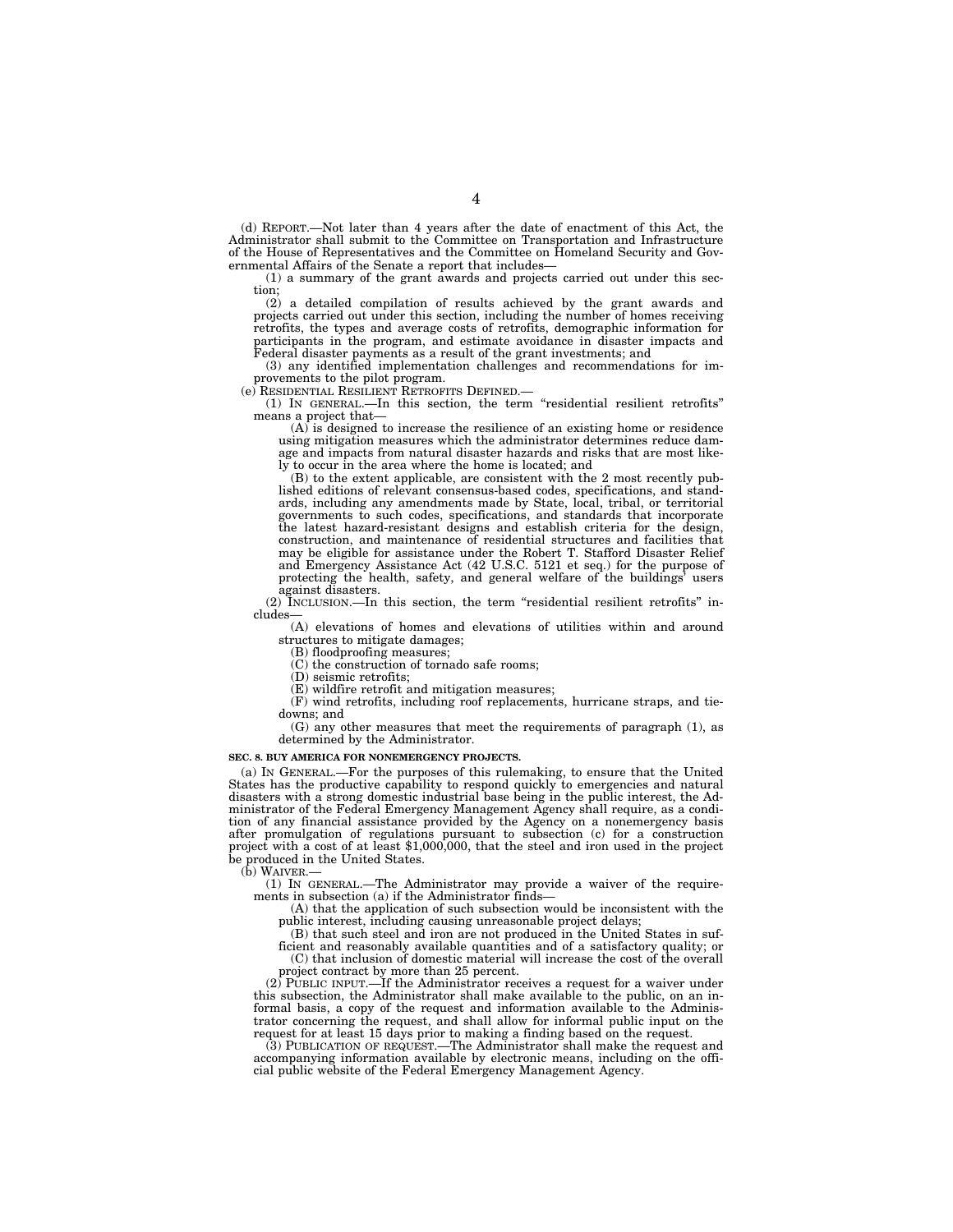(c) RULEMAKING.—Not later than 18 months after the date of enactment of this Act, the President, acting through the Administrator of the Federal Emergency Management Agency, shall conduct and complete a rulemaking to establish what considerations shall be used by the Administrator to assess whether a waiver request made pursuant to subsection  $(b)(1)(A)$  is in the public interest. Such criteria shall include both a calculation considering domestically produced steel and iron and a calculation with non-domestically produced steel and iron for construction projects which require a Benefit-Cost Analysis in order to qualify for financial assistance.

(d) ADJUSTMENT.—The amount in subsection (a) shall be adjusted annually to reflect changes in the Consumer Price Index for All Urban Consumers published by the Department of Labor.

#### **SEC. 9. REIMBURSEMENT OF INTEREST PAYMENTS RELATED TO PUBLIC ASSISTANCE.**

(a) IN GENERAL.—Title IV of the Robert T. Stafford Disaster Relief and Emergency Assistance Act (42 U.S.C. 5170 et seq.) is amended by adding at the end the following:

#### **''SEC. 431. REIMBURSEMENT OF INTEREST PAYMENTS RELATED TO PUBLIC ASSISTANCE.**

''(a) IN GENERAL.—For purposes of assistance under this title, the President shall provide financial assistance at the applicable Federal share to a State or local government, electric cooperative, or nonprofit organization as reimbursement for qualifying interest.

"(b) DEFINITIONS.—In this section, the following definitions apply:

''(1) QUALIFYING INTEREST.—The term 'qualifying interest' means, with respect to a qualifying loan, the lesser of-

''(A) the actual interest paid to a lender for such qualifying loan; and

''(B) the interest that would have been paid to a lender if such qualifying loan had an interest rate equal to the prime rate most recently published on the Federal Reserve Statistical Release on selected interest rates.

''(2) QUALIFYING LOAN.—The term 'qualifying loan' means a loan—

''(A) obtained by a State or local government, electric cooperative, or nonprofit organization; and

" $(B)$  of which not less than 90 percent of the proceeds are used to fund activities for which such State or local government, electric cooperative, or nonprofit organization receives assistance under this Act after the date on which such loan is disbursed.".

(b) RULE OF APPLICABILITY.—Any qualifying interest (as such term is defined in section 431 of the Robert T. Stafford Disaster Relief and Emergency Assistance Act, as added by this section) incurred by a State or local government, electric cooperative, or nonprofit organization in the 5 years preceding the date of enactment of this Act shall be treated as eligible for financial assistance for purposes of such section 431.

#### **SEC. 10. FUNDING OF A FEDERALLY AUTHORIZED WATER RESOURCES DEVELOPMENT PROJECT.**

Section 203 of the Robert T. Stafford Disaster Relief and Emergency Assistance Act (42 U.S.C. 5133) is further amended by adding at the end the following:

''(n) FUNDING OF A FEDERALLY AUTHORIZED WATER RESOURCES DEVELOPMENT PROJECT.—

''(1) IN GENERAL.—Notwithstanding section 312 of the Robert T. Stafford Disaster Relief and Emergency Assistance Act (42 U.S.C. 5155) and its implementing regulations, assistance provided under this section may be used to fund activities authorized for construction within the scope of a federally authorized water resources development project of the Army Corps of Engineers if such activities are also eligible activities under this section.

''(2) FEDERAL FUNDING.—All Federal funding provided pursuant to this section shall be applied toward the Federal share of a federally authorized water resources development project described in paragraph (1).

''(3) NON-FEDERAL MATCH.—All non-Federal matching funds required pursuant to this section shall be applied toward the non-Federal share of a federally authorized water resources development project described in paragraph (1).

''(4) TOTAL FEDERAL SHARE.—Funding provided pursuant to this section may not exceed the total Federal share for a federally authorized water resources development project described in paragraph (1).

" $(5)$  RULE OF CONSTRUCTION.—Nothing in this subsection may be construed to affect—

''(A) the cost-share requirement of a hazard mitigation measure under this section;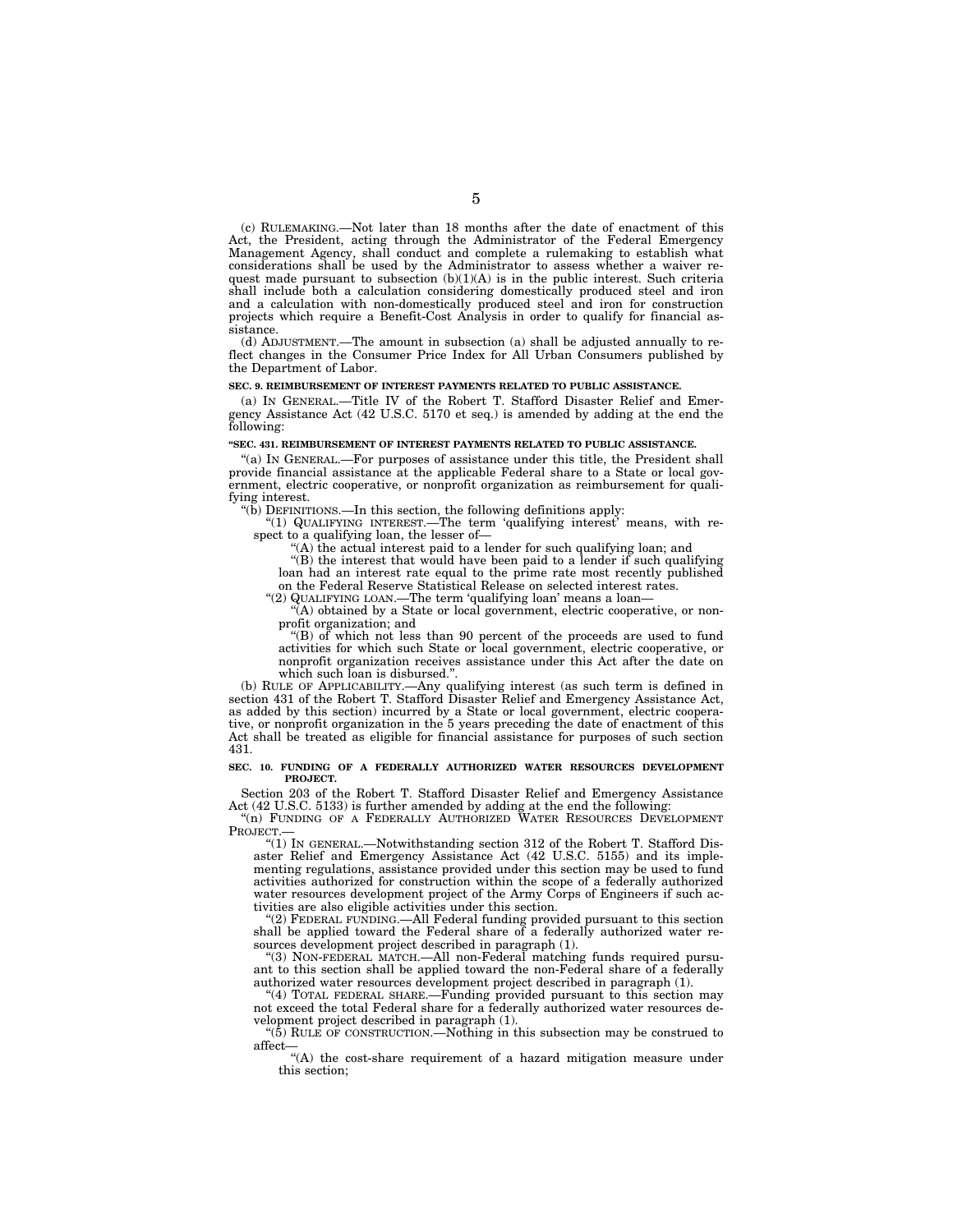''(B) the eligibility criteria for a hazard mitigation measure under this section;

''(C) the cost share requirements of a federally authorized water resources development project described in paragraph (1); and

''(D) the responsibilities of a non-Federal interest with respect to such project, including those related to the provision of lands, easements, rightsof-way, dredge material disposal areas, and necessary relocations.

''(6) LIMITATION.—If a federally authorized water resources development project of the Army Corps of Engineers is constructed with funding provided under this subsection, no further Federal funding shall be provided for construc-tion of such a project.''.

#### **SEC. 11. GAO REPORT TO CONGRESS ON CHALLENGES UNDER PUBLIC ASSISTANCE ALTER-NATIVE PROCEDURES.**

(a) IN GENERAL.—The Comptroller General of the United States shall conduct a study on the challenges to States and Territories of the United States in obtaining assistance under section 428 of the Robert T. Stafford Disaster Relief and Emergency Assistance Act (42 U.S.C. 5189f).

(b) CONTENTS.—In conducting the study described in subsection (a), the Comptroller General shall study the challenges for assistance described in subsection (a) faced by the following:

(1) Rural areas, as such term is defined in section 423 of the Robert T. Stafford Disaster Relief and Emergency Assistance Act (42 U.S.C. 5189a).

(2) Small impoverished communities, as such term is defined in section 203 of such Act.

(3) Other communities, areas, or individuals that the Comptroller General determines pertinent.

(c) REPORT TO CONGRESS.—Not later than 1 year after the date of enactment of this Act, the Comptroller General shall submit to Congress a report describing the results of the study required under subsection (a).

## PURPOSE OF LEGISLATION

The purpose of H.R. 5689, as amended, is to help build capacity and fund risk-reducing, cost-effective mitigation projects for eligible state, local, tribal, and territorial governments, and certain private nonprofit organizations.

## BACKGROUND AND NEED FOR LEGISLATION

On a bipartisan basis and over the 116th and 117th Congresses, the Committee has received testimony from federal, state, local, tribal, and territorial officials regarding the need for—and return on investment from—increased investment in mitigation-focused activities.1 This legislation reflects recommendations made by these witnesses and builds upon reforms enacted as part of the *Disaster Recovery Reform Act* (*DRRA,* Div. D of P.L. 115–254).

While *DRRA* provides a more consistent source of funds for the Federal Emergency Management Agency's (FEMA) Pre-disaster Mitigation (PDM) program and allows for additional projects to receive federal assistance, the outstanding need for pre-disaster mitigation projects still surpasses current authorities and funding.2 Strengthening mitigation practices is critical to reducing the future costs of disasters for the taxpayer; studies have shown for every \$1 spent in mitigation, between \$4 and \$8 is saved in avoided disaster

<sup>1</sup>*See* Subcommittee on Economic Development, Public Buildings, and Emergency Management Hearing titled, "Building Smarter: The Benefits of Investing in Resilience and Mitigation,"<br>March 18, 2021 (117th Congress); Subcommittee on Economic Development, Public Buldings,<br>and Emergency Management Hearing titled, "

product/pdf/IN/IN11515.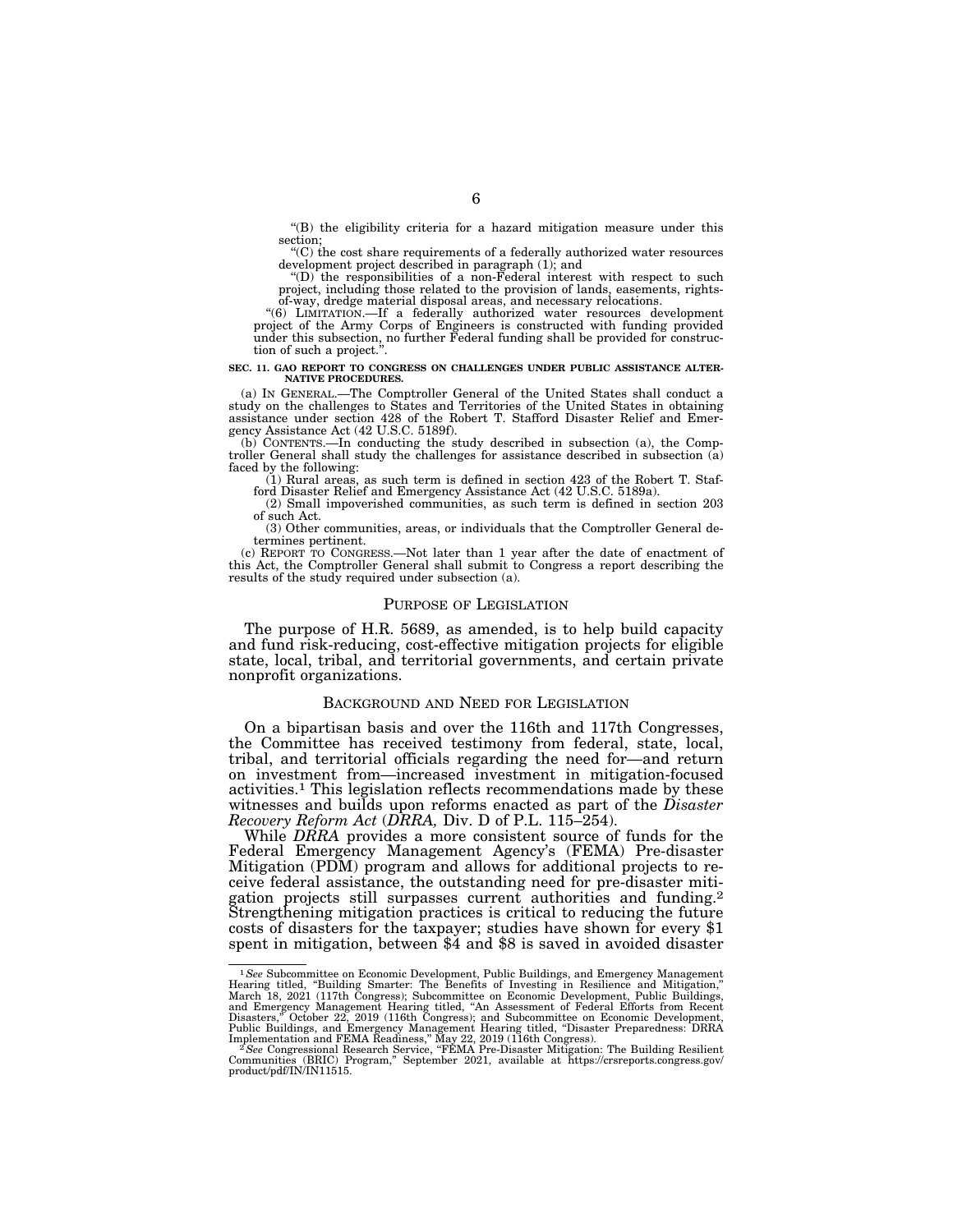recovery costs.3 Providing additional resources and solutions to help communities mitigate against disasters will reduce costs and save lives.

Investing in mitigation projects and activities has a significant and measurable return on investment in reducing recovery costs following hazard events. To reduce the rising costs associated with disaster response and recovery, additional federal funding streams dedicated to pre-disaster mitigation are necessary.4 H.R. 5689, as amended, would make several amendments to the *Robert T. Stafford Disaster Relief and Emergency Assistance Act* (*Stafford Act*, P.L. 93–288, as amended) to expand FEMA's capacity to conduct mitigation and resilience activity.

H.R. 5689, as amended, mandates that expiring and unspent Hazard Mitigation Grant Program (HMGP) funds, which would traditionally be returned to the Disaster Relief Fund (DRF), instead be reinvested into future mitigation and resilience projects by redesignating them for the nationally competitive PDM, also known as FEMA's Building Resilient Infrastructure and Communities (BRIC) program (*Stafford Act*, Sec. 203). This provision is not intended to permit clawback of HMGP funds that have not been expended within 84 months due to delays in FEMA's application review process or a lengthy environmental and historic preservation process.

H.R. 5689, as amended, increases the amount of mitigation funding available to states through the PDM program and makes nonprofits eligible recipients of these funds. *DRRA* established a formula to deliberately fund FEMA's PDM program, ensuring federal resources to bolster resilience and mitigation ahead of disaster. Pre-disaster mitigation and resilience investments drive down insured losses and federal disaster response costs.<sup>5</sup> This bill more than doubles the funding stream from the 6 percent established in *DRRA* to 15 percent, establishing parity between pre-PDM and post-HMGP disaster mitigation programs administered by FEMA.

H.R. 5689, as amended, extends eligibility for PDM to include private non-profits (PNPs), aligning PDM with Public Assistance eligibility for PNPs. PNPs are key disaster recovery partners. Making PNPs eligible for mitigation funds will reduce disaster impact to PNP facilities and boost resilience in the communities they serve.

H.R. 5689, as amended, also establishes a 10 percent set aside of PDM assistance (*Stafford Act* Sec. 203) to fund implementation and enforcement of the latest consensus-based building codes and standards. The language recognizes that the latest two editions of such building codes allow flexibility to ensure states and locals can modify such codes to their specific hazards. Eligible activities include training of code-enforcement officials.

<sup>&</sup>lt;sup>3</sup> See Congressional Budget Office, "Potential Cost Savings from the Pre-Disaster Mitigation Program," September 2007; University of Pennsylvania, Wharton School Risk Center, "Economic Effectiveness of Implementing a Statewide Building Code: The Case of Florida," May 2016; National Institute of Building Sciences (NIBS), "Natural Hazard Mitigation Saves: 2017 Interim<br>Report Summary of Findings," available

<sup>2019;</sup> available at https://www.nibs.org/projects/natural-hazard-mitigation-saves-2019-report.<br><sup>5</sup> See University of Pennsylvania, Wharton School Risk Center, "The Role of Natural Disaster<br>Insurance in Recovery and Risk Red risk-reduction/.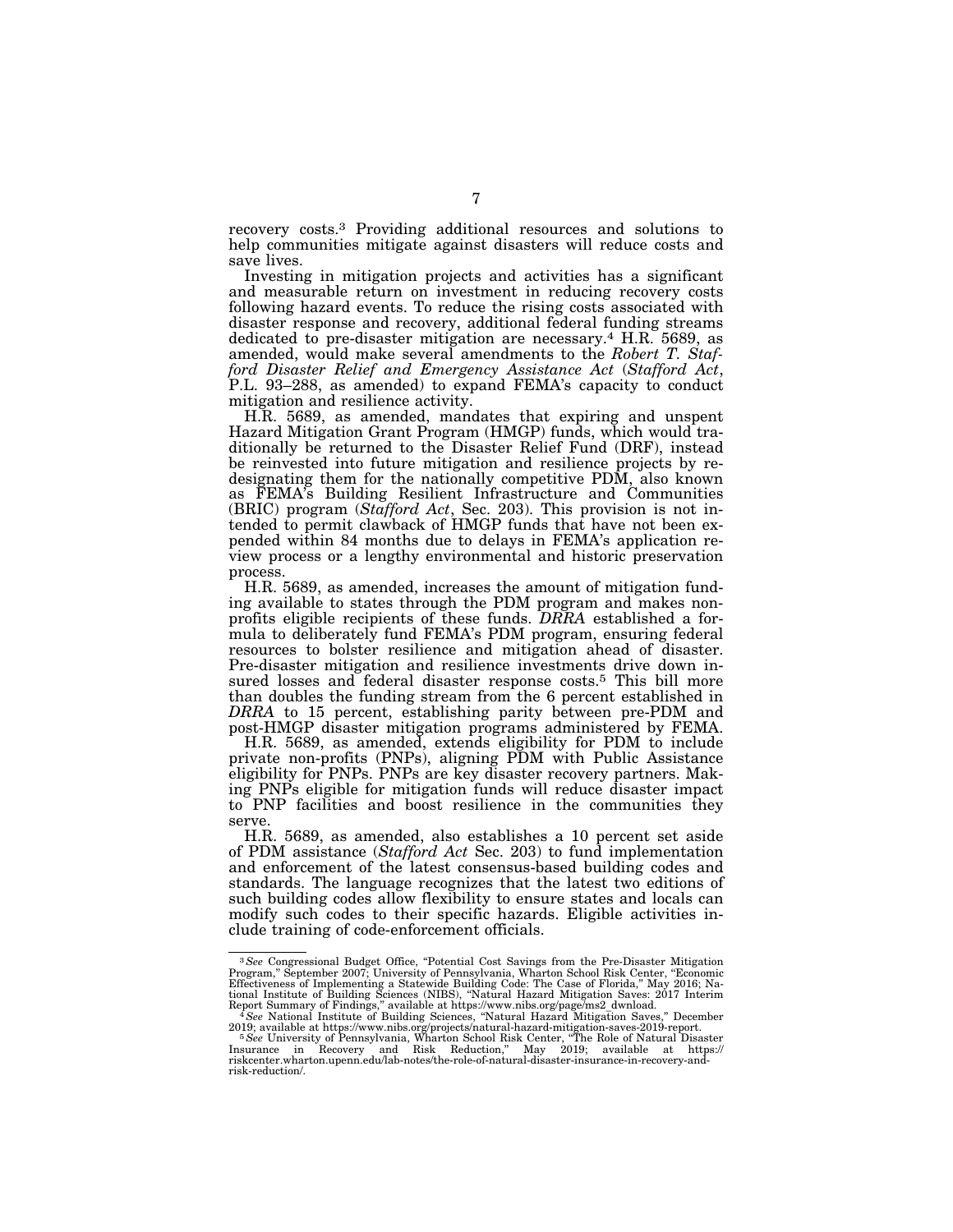Finally, H.R. 5689, as amended, creates a pilot program to fund resilience projects at private homes. It establishes a set aside of up to 10 percent of PDM assistance (*Stafford Act*, Sec. 203) to fund residential resilience retrofit block grants to states, tribes, and territories. This pilot program will create a federal grant program that allows homeowners to proactively implement mitigation projects.

#### **HEARINGS**

For the purposes of rule XIII, clause  $3(c)(6)(A)$  of the 117th Congress, the following hearings were used to develop or consider H.R. 5689:

On March 18, 2021, the Subcommittee on Economic Development, Public Buildings, and Emergency Management held a hearing titled ''Building Smarter: The Benefits of Investing in Resilience and Mitigation.'' The Subcommittee received testimony from Mr. Russell "Russ" Strickland, Executive Director, Maryland Emergency Management Agency, State of Maryland, *testifying on behalf of the National Emergency Management Association*; Mr. Roy E. Wright, President and Chief Executive Officer (CEO), Insurance Institute for Business and Home Safety; Ms. Velma Smith, Senior Government Relations Officer, Flood Prepared Communities Initiative, Pew Charitable Trusts; Mr. Ben Harper, Head of Corporate Sustainability, Zurich North America Insurance Company; and Mr. John ''Chuck'' Fowke, Chairman, National Association of Home Builders. This hearing examined the current and future capacities in emergency management, mitigation and resilience, insurance, and construction.

On June 23, 2021, the Subcommittee on Economic Development, Public Buildings, and Emergency Management held a hearing titled ''FEMA's Priorities for FY22 and Beyond: Coordinating Mission, Vision, and Budget.'' The Subcommittee received testimony from Hon. Deanne Criswell, Administrator, FEMA. This hearing provided Members an opportunity to examine the President's FY 2022 budget requests for programs within FEMA.

#### LEGISLATIVE HISTORY AND CONSIDERATION

H.R. 5689 was introduced in the House on October 22, 2021, by Mr. DeFazio, Mr. Graves of Missouri, Ms. Titus, and Mr. Webster of Florida and referred to the Committee on Transportation and Infrastructure. Within the Committee, H.R. 5689 was referred to the Subcommittee on Economic Development, Public Buildings, and Emergency Management.

The Subcommittee on Economic Development, Public Buildings, and Emergency Management was discharged from further consideration of H.R. 5689 on October 27, 2021.

The Committee considered H.R. 5689 on October 27, 2021 and ordered the measure to be reported to the House with a favorable recommendation, as amended, by a record vote of 63 yeas and 2 nays (Roll Call Vote No. 79).

The following amendments were offered:

An amendment offered by Mr. DeFazio (#1); was AGREED TO by voice vote.

At the end of the bill, add a new section entitled ''Sec. 9. Buy America for Nonemergency Projects.''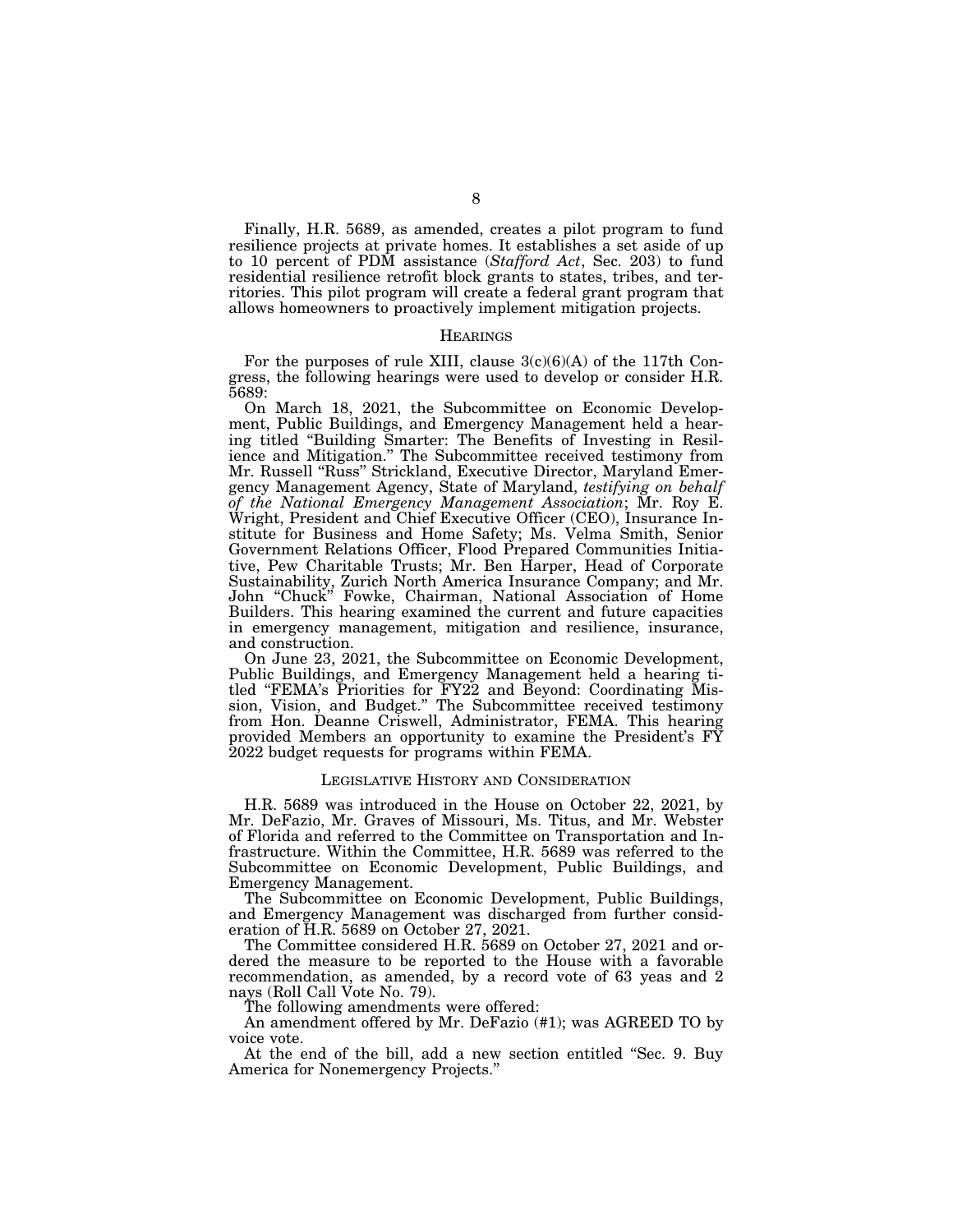An amendment offered by Mr. Perry (#2); was NOT AGREED TO

by a record vote of 10 yeas and 51 nays (Roll Call Vote No. 77). Page 3, strike line 6 and all that follows through the end of the bill.

An amendment offered by Mr. Graves of Louisiana (#3); was AGREED TO by voice vote.

At the end of the bill, add a new section entitled "Sec. \_\_\_\_. Reimbursement of Interest Payments Related to Public Assistance.''

An amendment offered by Mr. Graves of Louisiana (#4); was AGREED TO by voice vote.<br>At the end of the bill, add a new section entitled "Sec.

Funding of a Federally Authorized Water Resources Development Project.

An amendment offered by Mr. Perry (#5); was NOT AGREED TO by a record vote of 16 yeas and 49 nays (Roll Call Vote No. 78).

Strike section 7 of the bill. An amendment offered by Mr. Garamendi (#6); was WITH-DRAWN.

At the end of the bill, add a new section entitled "Sec. Period of Performance.''

An amendment offered by Mr. Garamendi (#7); was AGREED TO by voice vote.

At the end of the bill, add a new section entitled "Sec. \_\_\_\_. GAO Report to Congress on Challenges Under Public Assistance Alternative Procedures.''

## COMMITTEE VOTES

Clause 3(b) of rule XIII of the Rules of the House of Representatives requires each committee report to include the total number of votes cast for and against on each record vote on a motion to report and on any amendment offered to the measure or matter, and the names of those members voting for and against.

An amendment offered by Mr. Perry (#2); was NOT AGREED TO by a record vote of 10 yeas and 51 nays (Roll Call Vote No. 77). The vote was as follows:

Vote: 77—Yea 10, Nay 51

On: Amendment 2 offered by Mr. Perry

| <b>Majority Members</b> | Vote | <b>Minority Members</b> | Vote |
|-------------------------|------|-------------------------|------|
|                         | Nav  |                         | Nay  |
|                         | Nav  |                         | .    |
|                         | Nav  |                         | Yea  |
|                         | Nav  |                         | Yea  |
|                         | Nav  |                         | Yea  |
|                         | Nav  |                         | Yea  |
|                         |      |                         | Yea  |
|                         | Nav  |                         | Nav  |
|                         | Nav  |                         | Nay  |
|                         | Nav  |                         | Yea  |
|                         | Nav  |                         |      |
|                         | Nav  |                         | Yea  |
|                         | Nav  |                         | Nav  |
|                         | Nav  |                         | Үеа  |
|                         | Nav  |                         | Nav  |
|                         | Nav  |                         | Nay  |
|                         | Nav  |                         |      |
|                         | Nav  |                         | Nav  |
|                         | Nay  |                         | Nay  |
|                         | Nav  |                         |      |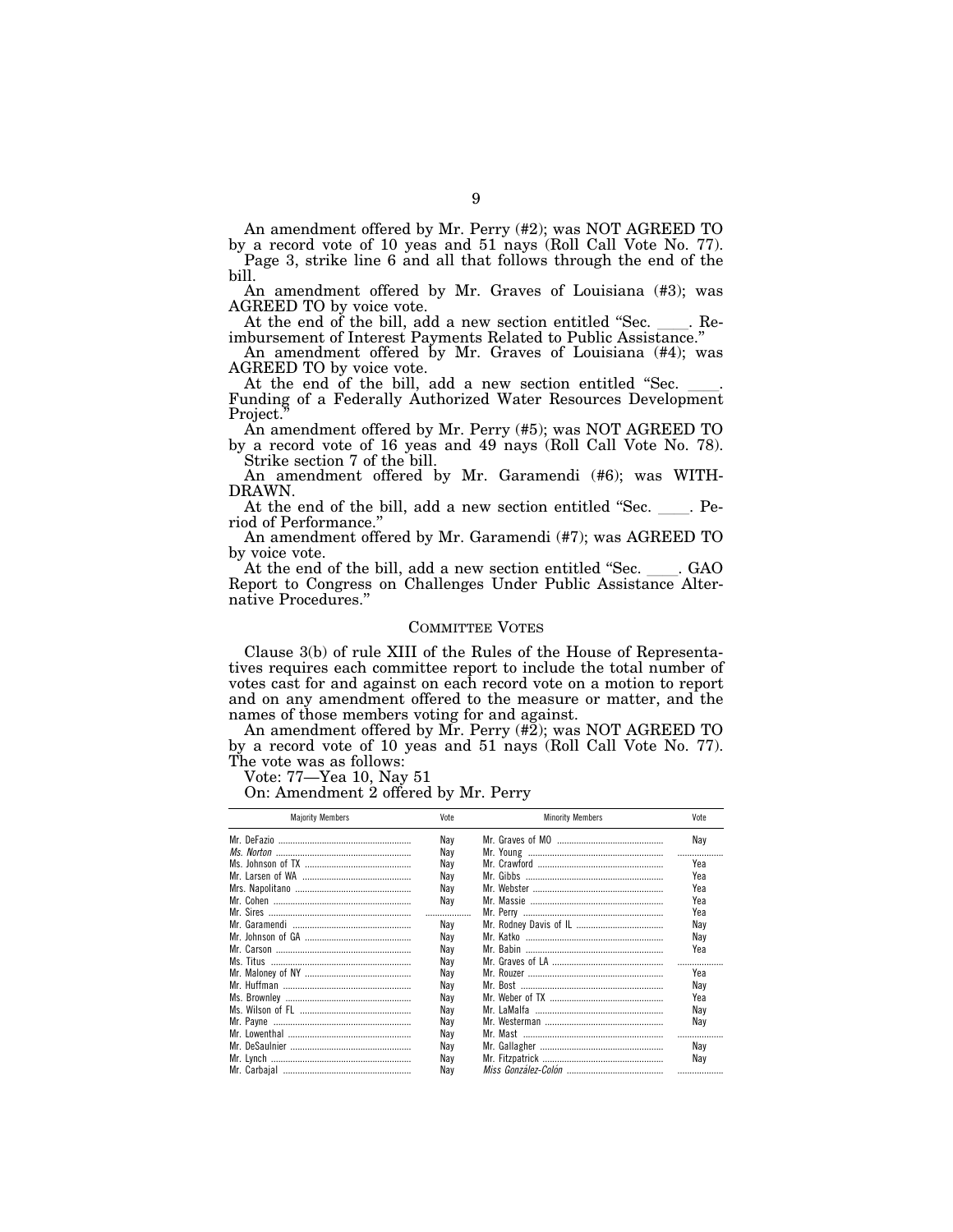| <b>Majority Members</b> | Vote | <b>Minority Members</b> | Vote |
|-------------------------|------|-------------------------|------|
|                         | Nav  |                         | Nav  |
|                         |      |                         | Nav  |
|                         | Nav  |                         | Nav  |
|                         | Nav  |                         | Nav  |
|                         | Nav  |                         | Nav  |
|                         | Nav  |                         | Yea  |
|                         | Nav  | Mr Nehls                | Yea  |
|                         | Nav  |                         |      |
|                         | Nav  |                         | Nav  |
|                         | Nav  |                         |      |
|                         | Nay  |                         | Nav  |
|                         | Nav  |                         | Nay  |
|                         | Nav  |                         |      |
|                         | Nav  |                         |      |
|                         | Nav  |                         |      |
|                         | Nav  |                         |      |
|                         | Nay  |                         |      |

An amendment offered by Mr. Perry  $(\#5)$ ; was NOT AGREED TO by a record vote of 16 yeas and 49 nays (Roll Call Vote No. 78). The vote was as follows:<br>Vote: 78—Yea 16, Nay 40 On: Amendment #5 Offered by Mr. Perry

| <b>Majority Members</b> | Vote | <b>Minority Members</b> | Vote |
|-------------------------|------|-------------------------|------|
|                         | Nay  |                         | Nay  |
|                         | Nay  |                         |      |
|                         | Nav  |                         | Yea  |
|                         | Nay  |                         | Yea  |
|                         | Nay  |                         | Nav  |
|                         | Nay  |                         | Yea  |
|                         | .    |                         | Yea  |
|                         | Nay  |                         | Nay  |
|                         | Nay  |                         | Nay  |
|                         | Nay  |                         | Yea  |
|                         | Nay  |                         | Nay  |
|                         | Nay  |                         | Yea  |
|                         | Nay  |                         | Nav  |
|                         | Nay  |                         | Yea  |
|                         | .    |                         | Yea  |
|                         | Nav  |                         | Yea  |
|                         | Nay  |                         | Yea  |
|                         | Nay  |                         | Nav  |
|                         | Nay  |                         | Nay  |
|                         | Nay  |                         | Nay  |
|                         | Nay  |                         | Yea  |
|                         | Nay  |                         | Nay  |
|                         | Nay  |                         | Yea  |
|                         | Nay  |                         | Yea  |
|                         | Nay  |                         | Nay  |
|                         | Nay  |                         | Yea  |
|                         | Nay  |                         | Yea  |
|                         | Nay  |                         | .    |
|                         | Nay  |                         | Nav  |
|                         | Nay  |                         | .    |
|                         | Nay  |                         | Nay  |
|                         | Nay  |                         | Yea  |
|                         | Nay  |                         |      |
|                         | Nay  |                         |      |
|                         | Nay  |                         |      |
|                         | Nay  |                         |      |
|                         | Nay  |                         |      |
|                         |      |                         |      |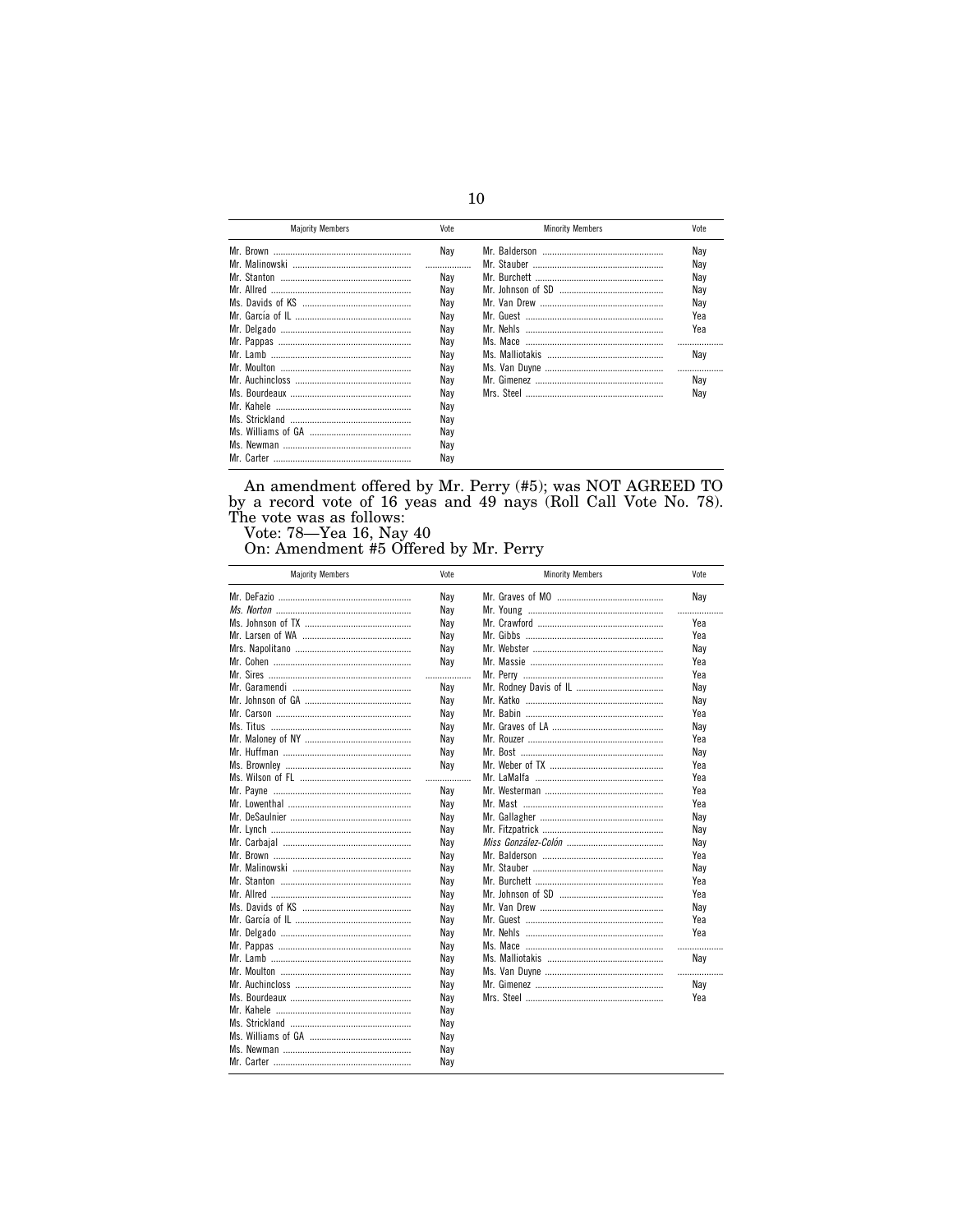On ordering to be favorably reported to the House of Representatives, as amended, by a record vote of 63 yeas and 2 nays (Roll Call Vote No. 79). The vote was as follows:

Vote: 79—Yea 63, Nay 2

On: H.R. 5689 to be reported to the House, favorably, as amended.

| <b>Majority Members</b> | Vote | <b>Minority Members</b> | Vote |
|-------------------------|------|-------------------------|------|
|                         | Yea  |                         | Yea  |
|                         | Yea  |                         | .    |
|                         | Yea  |                         | Yea  |
|                         | Yea  |                         | Yea  |
|                         | Yea  |                         | Yea  |
|                         | Yea  |                         | Nay  |
|                         | .    |                         | Nay  |
|                         | Yea  |                         | Yea  |
|                         | Yea  |                         | Yea  |
|                         | Yea  |                         | Yea  |
|                         | Yea  |                         | Yea  |
|                         | Yea  |                         | Yea  |
|                         | Yea  |                         | Yea  |
|                         | Yea  |                         | Yea  |
|                         | Yea  |                         | Yea  |
|                         | Yea  |                         | Yea  |
|                         | Yea  |                         | Yea  |
|                         | Yea  |                         | Yea  |
|                         | Yea  |                         | Yea  |
|                         | Yea  |                         | Yea  |
|                         | Үеа  |                         | Yea  |
|                         | Yea  |                         | Yea  |
|                         | Yea  |                         | Yea  |
|                         | Yea  |                         | Yea  |
|                         | Yea  |                         | Yea  |
|                         | Yea  |                         | Yea  |
|                         | Yea  |                         | Yea  |
|                         | Yea  |                         | .    |
|                         | Yea  |                         | Yea  |
|                         | Yea  |                         | .    |
|                         | Yea  |                         | Yea  |
|                         | Yea  |                         | Yea  |
|                         | Yea  |                         |      |
|                         | Yea  |                         |      |
|                         | Yea  |                         |      |
|                         | Yea  |                         |      |
|                         | Yea  |                         |      |
|                         |      |                         |      |

## COMMITTEE OVERSIGHT FINDINGS

With respect to the requirements of clause  $3(c)(1)$  of rule XIII of the Rules of the House of Representatives, the Committee's oversight findings and recommendations are reflected in this report.

#### NEW BUDGET AUTHORITY AND TAX EXPENDITURES

With respect to the requirements of clause  $3(c)(2)$  of rule XIII of the Rules of the House of Representatives and section 308(a) of the Congressional Budget Act of 1974 and with respect to requirements of clause  $(3)(c)(3)$  of rule XIII of the Rules of the House of Representatives and section 402 of the Congressional Budget Act of 1974, the Committee has requested but not received a cost estimate for this bill from the Director of Congressional Budget Office. The Committee has requested but not received from the Director of the Congressional Budget Office a statement as to whether this bill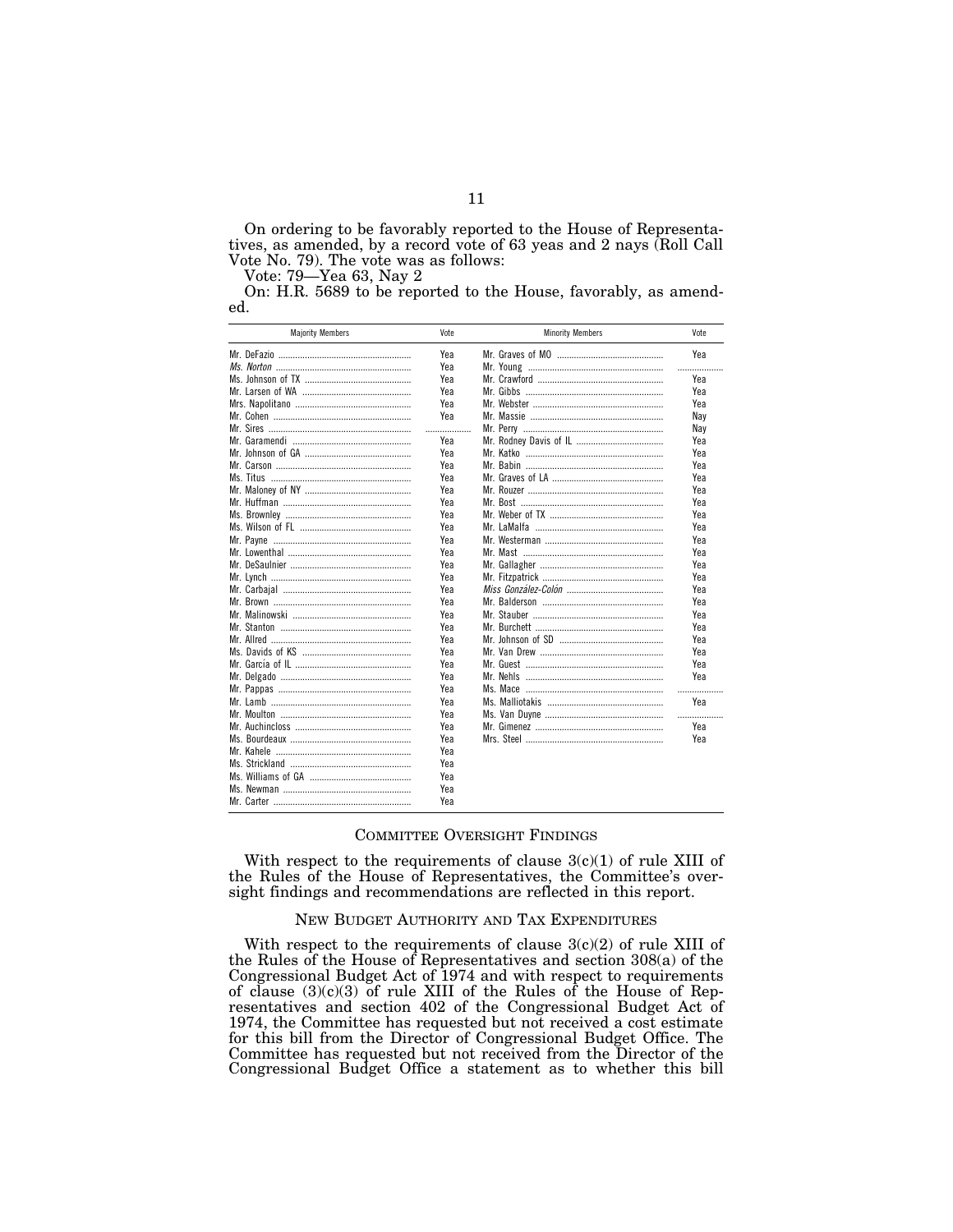contains any new budget authority, spending authority, credit authority, or an increase or decrease in revenues or tax expenditures. The Chairman of the Committee shall cause such estimate and statement to be printed in the *Congressional Record* upon its receipt by the Committee.

# CONGRESSIONAL BUDGET OFFICE COST ESTIMATE

With respect to the requirement of clause  $3(c)(3)$  of rule XIII of the Rules of the House of Representatives, a cost estimate provided by the Congressional Budget Office pursuant to section 402 of the Congressional Budget Act of 1974 was not made available to the Committee in time for the filing of this report. The Chairman of the Committee shall cause such estimate to be printed in the *Congressional Record* upon its receipt by the Committee.

#### PERFORMANCE GOALS AND OBJECTIVES

With respect to the requirement of clause  $3(c)(4)$  of rule XIII of the Rules of the House of Representatives, the performance goal and objective of this legislation is to provide federal resources to help build capacity and fund risk-reducing, cost-effective mitigation projects for eligible State, local, Tribal, territorial governments, and certain nonprofit organizations.

#### DUPLICATION OF FEDERAL PROGRAMS

Pursuant to clause  $3(c)(5)$  of rule XIII of the Rules of the House of Representatives, the Committee finds that no provision of H.R. 5689 establishes or reauthorizes a program of the federal government known to be duplicative of another federal program, a program that was included in any report from the Government Accountability Office to Congress pursuant to section 21 of Public Law 111–139, or a program related to a program identified in the most recent Catalog of Federal Domestic Assistance.

## CONGRESSIONAL EARMARKS, LIMITED TAX BENEFITS, AND LIMITED TARIFF BENEFITS

In compliance with clause 9 of rule XXI of the Rules of the House of Representatives, this bill, as reported, contains no congressional earmarks, limited tax benefits, or limited tariff benefits as defined in clause  $9(e)$ ,  $9(f)$ , or  $9(g)$  of rule XXI.

#### FEDERAL MANDATES STATEMENT

An estimate of federal mandates prepared by the Director of the Congressional Budget Office pursuant to section 423 of the Unfunded Mandates Reform Act was not made available to the Committee in time for the filing of this report. The Chairman of the Committee shall cause such estimate to be printed in the *Congressional Record* upon its receipt by the Committee.

#### PREEMPTION CLARIFICATION

Section 423 of the Congressional Budget Act of 1974 requires the report of any Committee on a bill or joint resolution to include a statement on the extent to which the bill or joint resolution is intended to preempt state, local, or tribal law. The Committee finds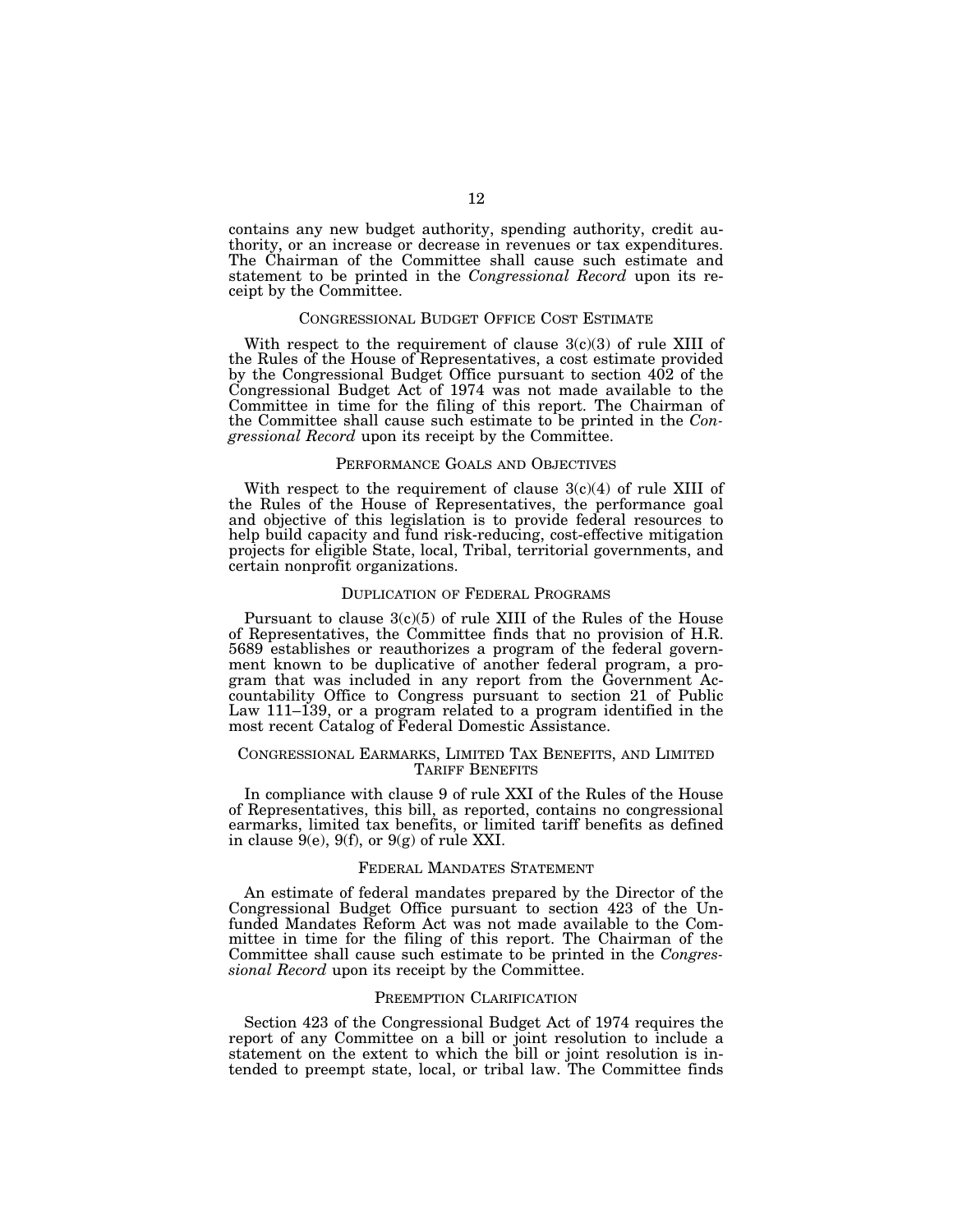that H.R. 5689, as amended, does not preempt any state, local, or tribal law.

#### ADVISORY COMMITTEE STATEMENT

No advisory committees within the meaning of section 5(b) of the Federal Advisory Committee Act were created by this legislation.

## APPLICABILITY TO LEGISLATIVE BRANCH

The Committee finds that the legislation does not relate to the terms and conditions of employment or access to public services or accommodations within the meaning of section 102(b)(3) of the Congressional Accountability Act (Public Law 104–1).

#### SECTION-BY-SECTION ANALYSIS OF THE LEGISLATION

## *Section 1. Short title*

This section provides that this measure may be cited as the ''Resilient Assistance for Mitigation for Environmentally Resilient Infrastructure and Construction by Americans Act'' or the ''Resilient AMERICA Act''.

#### *Sec. 2. Unspent funds*

Hazard Mitigation Grant Program (HMGP, *Stafford Act*, Sec. 404) funds are provided to states, tribes, and territories that request them as part of their major disaster declarations for post disaster mitigation projects. At the close of the 84-month period of performance, expiring and unspent HMGP funds are returned to the Disaster Relief Fund (DRF). This section ensures that these expiring and unspent funds will still be invested in mitigation and resilience projects by designating them instead to the set-aside in the DRF for the nationally competitive Pre-Disaster Mitigation (PDM) program (*Stafford Act*, Sec. 203).

## *Sec. 3. Predisaster hazard mitigation*

The *Disaster Recovery Reform Act* (DRRA, Div. D of P.L. 115– 254) established a formula to deliberately fund FEMA's PDM program. This section more than doubles the funding stream from the 6 percent established in *DRRA* to 15 percent, establishing parity between pre- (PDM) and post- (HMGP) disaster mitigation programs administered by FEMA.

### *Sec. 4. Nonprofit facilities*

This section extends eligibility for the PDM program to include private non-profits (PNPs), aligning PDM with Public Assistance eligibility for PNPs.

## *Sec. 5. Building code implementation and enforcement set aside*

This section establishes a 10 percent set aside of PDM assistance (*Stafford Act*, Sec. 203) to fund implementation and enforcement of the latest consensus-based building codes and standards. In cases where applications for assistance do not meet the set aside amount, funds are able to be put toward other PDM assistance.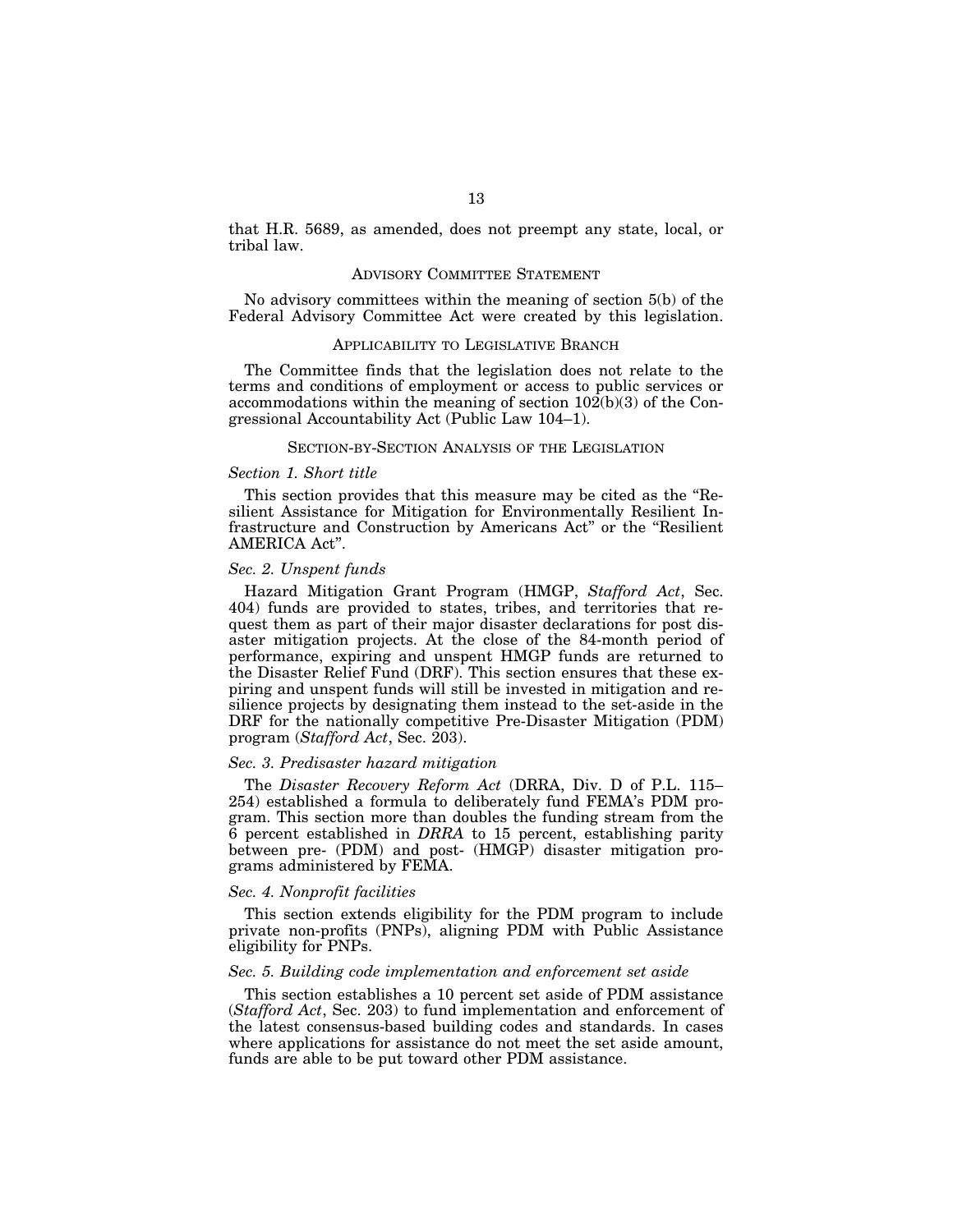#### *Sec. 6. Resilient infrastructure*

This section expands eligibility of certain projects under the postdisaster HMGP to enhance resilience of utilities to risks from extreme wildfire, wind, tsunami, and ice events.

## *Sec. 7. Residential retrofit and resilience pilot program*

This section establishes a set aside of up to 10 percent of PDM assistance to fund residential resilience retrofit block grants to states, tribes, and territories.

#### CHANGES IN EXISTING LAW MADE BY THE BILL, AS REPORTED

In compliance with clause 3(e) of rule XIII of the Rules of the House of Representatives, changes in existing law made by the bill, as reported, are shown as follows (existing law proposed to be omitted is enclosed in black brackets, new matter is printed in italic, existing law in which no change is proposed is shown in roman):

## CHANGES IN EXISTING LAW MADE BY THE BILL, AS REPORTED

In compliance with clause 3(e) of rule XIII of the Rules of the House of Representatives, changes in existing law made by the bill, as reported, are shown as follows (existing law proposed to be omitted is enclosed in black brackets, new matter is printed in italics, and existing law in which no change is proposed is shown in roman):

# **ROBERT T. STAFFORD DISASTER RELIEF AND EMERGENCY ASSISTANCE ACT**

\* \* \* \* \* \* \*

# **TITLE II—DISASTER PREPAREDNESS AND MITIGATION ASSISTANCE**

# \* \* \* \* \* \* \* **SEC. 203. PREDISASTER HAZARD MITIGATION.**

(a) DEFINITION OF SMALL IMPOVERISHED COMMUNITY.—In this section, the term "small impoverished community" means a community of 3,000 or fewer individuals that is economically disadvantaged, as determined by the State in which the community is located and based on criteria established by the President.

(b) ESTABLISHMENT OF PROGRAM.—The President may establish a program to provide technical and financial assistance to States [and local governments], *local governments*, and private nonprofit *facilities* to assist in the implementation of predisaster hazard mitigation measures that are cost-effective and are designed to reduce injuries, loss of life, and damage and destruction of property, including damage to critical services and facilities under the jurisdiction of the States or local governments.

(c) APPROVAL BY PRESIDENT.—If the President determines that a State [or local government], *local government, or private nonprofit facility* has identified natural disaster hazards in areas under its jurisdiction and has demonstrated the ability to form effective public-private natural disaster hazard mitigation partnerships, the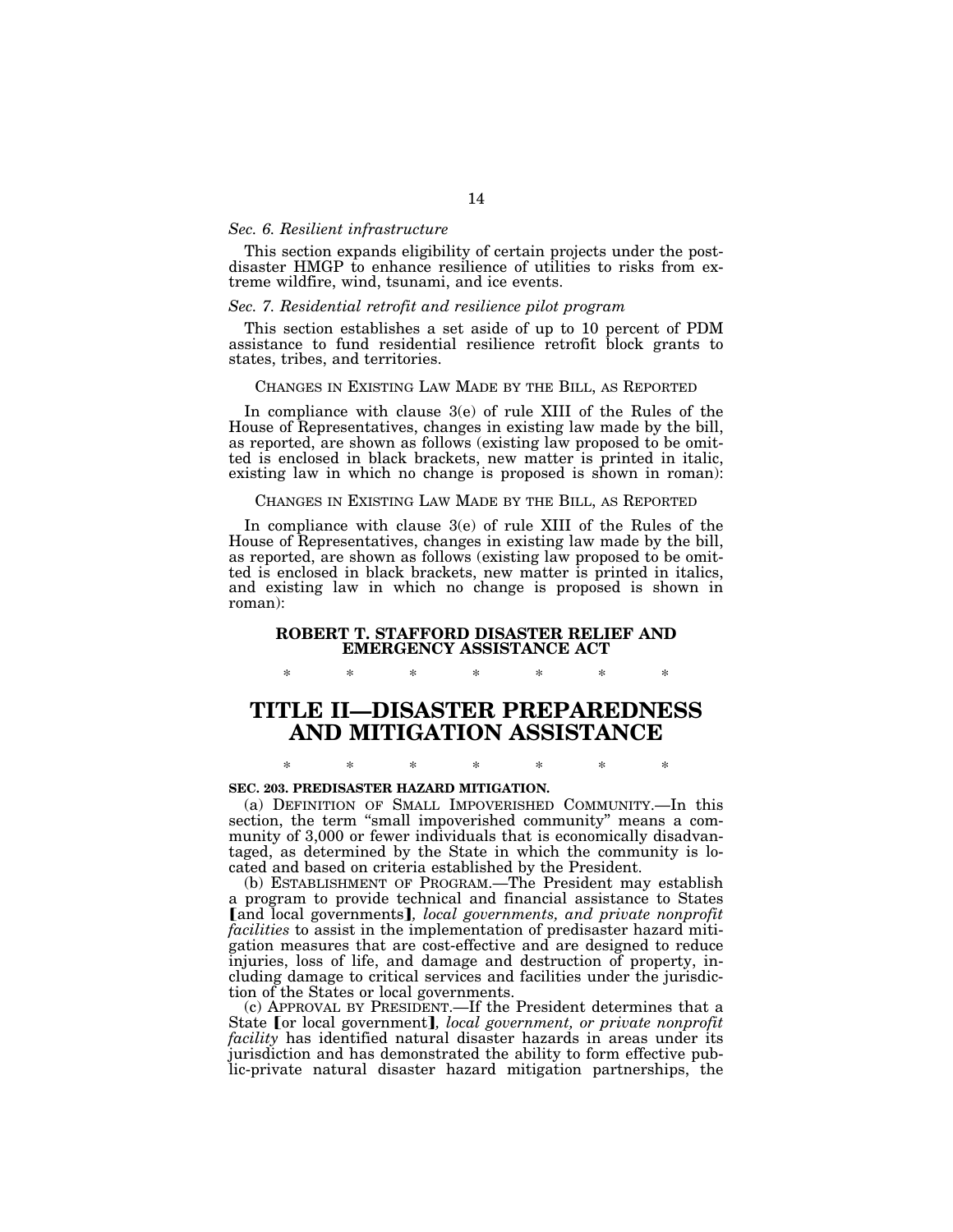President, using amounts in the National Public Infrastructure Predisaster Mitigation Fund established under subsection (i) (referred to in this section as the "Fund"), may provide technical and financial assistance to the State [or local government], *local government, or private nonprofit facility* to be used in accordance with subsection (e).

(d) STATE RECOMMENDATIONS.—<br>
(1) IN GENERAL.—<br>
(A) RECOMMENDATIONS.—The Governor of each State may recommend to the President not fewer than five Ilocal governments¿ *local governments and private nonprofit facilities* to receive assistance under this section.

(B) DEADLINE FOR SUBMISSION.—The recommendations under subparagraph (A) shall be submitted to the President not later than October 1, 2001, and each October 1st thereafter or such later date in the year as the President may establish.

(C) CRITERIA.—In making recommendations under subparagraph (A), a Governor shall consider the criteria specified in subsection (g).

(2) USE.— (A) IN GENERAL.—Except as provided in subparagraph (B), in providing assistance to [local governments] *local governments or private nonprofit facilities* under this section, the President shall select from [local governments] *local governments or private nonprofit facilities* recommended by the Governors under this subsection.

(B) EXTRAORDINARY CIRCUMSTANCES.—In providing assistance to [local governments] *local governments or private nonprofit facilities* under this section, the President may select a local government *local government or private nonprofit facility* that has not been recommended by a Governor under this subsection if the President determines that extraordinary circumstances justify the selection and that making the selection will further the purpose of this section.

(3) EFFECT OF FAILURE TO NOMINATE.—If a Governor of a State fails to submit recommendations under this subsection in a timely manner, the President may select, subject to the criteria specified in subsection (g), any local governments of the State *or private nonprofit facilities* to receive assistance under this section.

(e) USES OF TECHNICAL AND FINANCIAL ASSISTANCE.—

(1) IN GENERAL.—Technical and financial assistance provided under this section—

(A) shall be used by States [and local governments], *local governments, and private nonprofit facilities* principally to implement predisaster hazard mitigation measures that are cost-effective and are described in proposals approved by the President under this section; and

(B) may be used—

(i) to support effective public-private natural disaster hazard mitigation partnerships;

(ii) to improve the assessment of a community's vulnerability to natural hazards;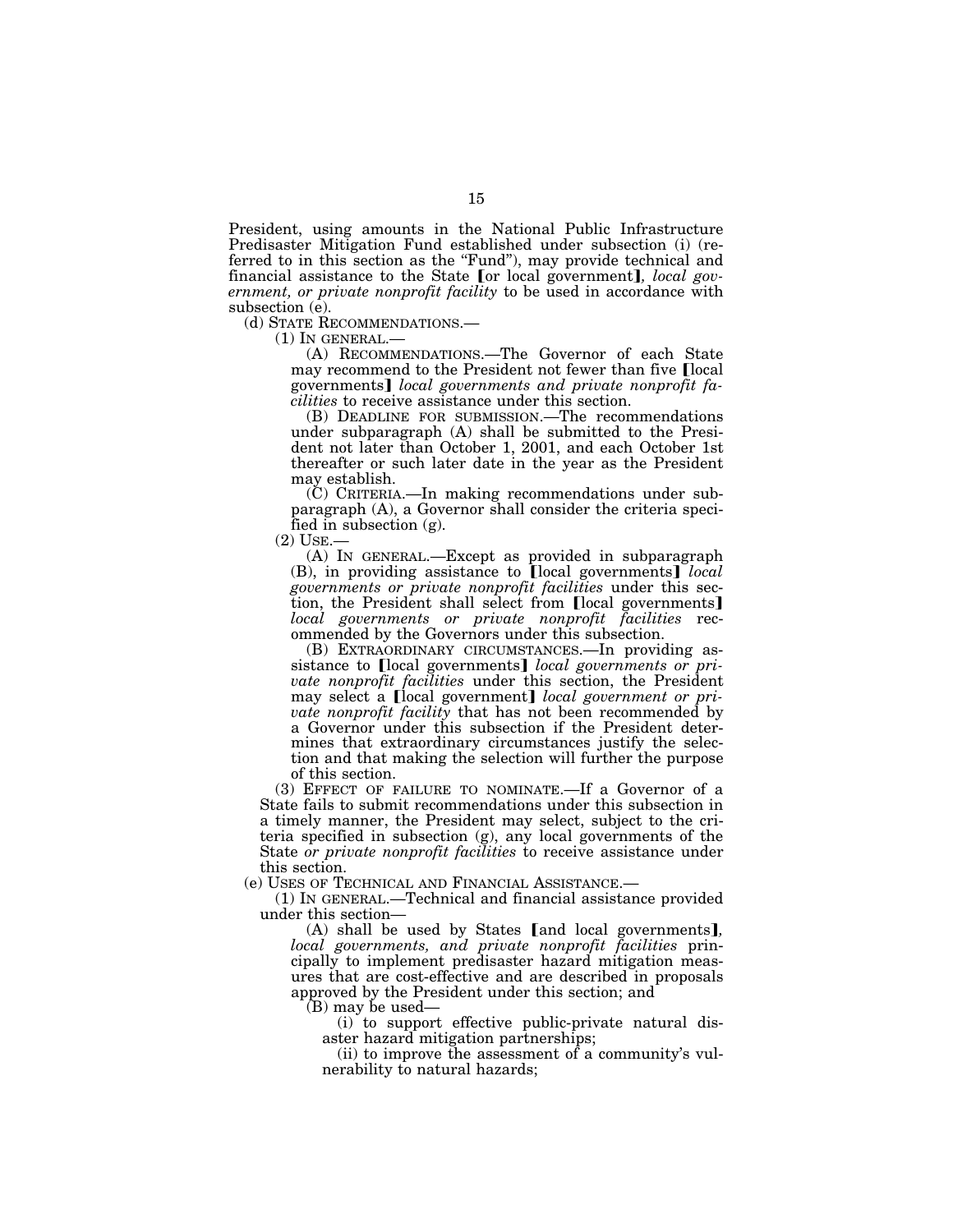(iii) to establish hazard mitigation priorities, and an appropriate hazard mitigation plan, for a community; or

(iv) to establish and carry out enforcement activities and implement the latest published editions of relevant consensus-based codes, specifications, and standards that incorporate the latest hazard-resistant designs and establish minimum acceptable criteria for the design, construction, and maintenance of residential structures and facilities that may be eligible for assistance under this Act for the purpose of protecting the health, safety, and general welfare of the buildings' users against disasters.

(2) DISSEMINATION.—A State [or local government], *local government, or private nonprofit facility* may use not more than 10 percent of the financial assistance received by the State [or local government], *local government*, or *private nonprofit facility* under this section for a fiscal year to fund activities to disseminate information regarding cost-effective mitigation technologies.

(f) ALLOCATION OF FUNDS.— (1) IN GENERAL.—The President shall award financial assistance under this section on a competitive basis for mitigation activities that are cost effective and in accordance with the criteria in subsection (g).

(2) MINIMUM AND MAXIMUM AMOUNTS.—In providing financial assistance under this section, the President shall ensure that the amount of financial assistance made available to a State (including amounts made available to local governments of the State *or private nonprofit facilities located in the State*) for a fiscal year—

(A) is not less than the lesser of—

(i) \$575,000; or

(ii) the amount that is equal to 1 percent of the total funds appropriated to carry out this section for the fiscal year; and

(B) does not exceed the amount that is equal to 15 percent of the total funds appropriated to carry out this section for the fiscal year.

*(3) BUILDING CODE IMPLEMENTATION AND ENFORCEMENT SET-ASIDE.—Of the amounts made available under this section for any given year, the Administrator may use not less than 10 percent to carry out eligible activities that further the implementation and enforcement of the latest published editions of relevant consensus-based codes, specifications, and standards, including any amendments made by State, local, Tribal, or territorial governments to such codes, specifications, and standards, that incorporate the latest hazard-resistant designs and establish minimum acceptable criteria for the design, construction, and maintenance of facilities and residential structures that may be eligible for assistance under this Act. In any fiscal year in which requests for assistance for such activities do not total at least 10 percent of assistance under this section, any remaining funds may be used as additional assistance for the purposes of paragraph (1).*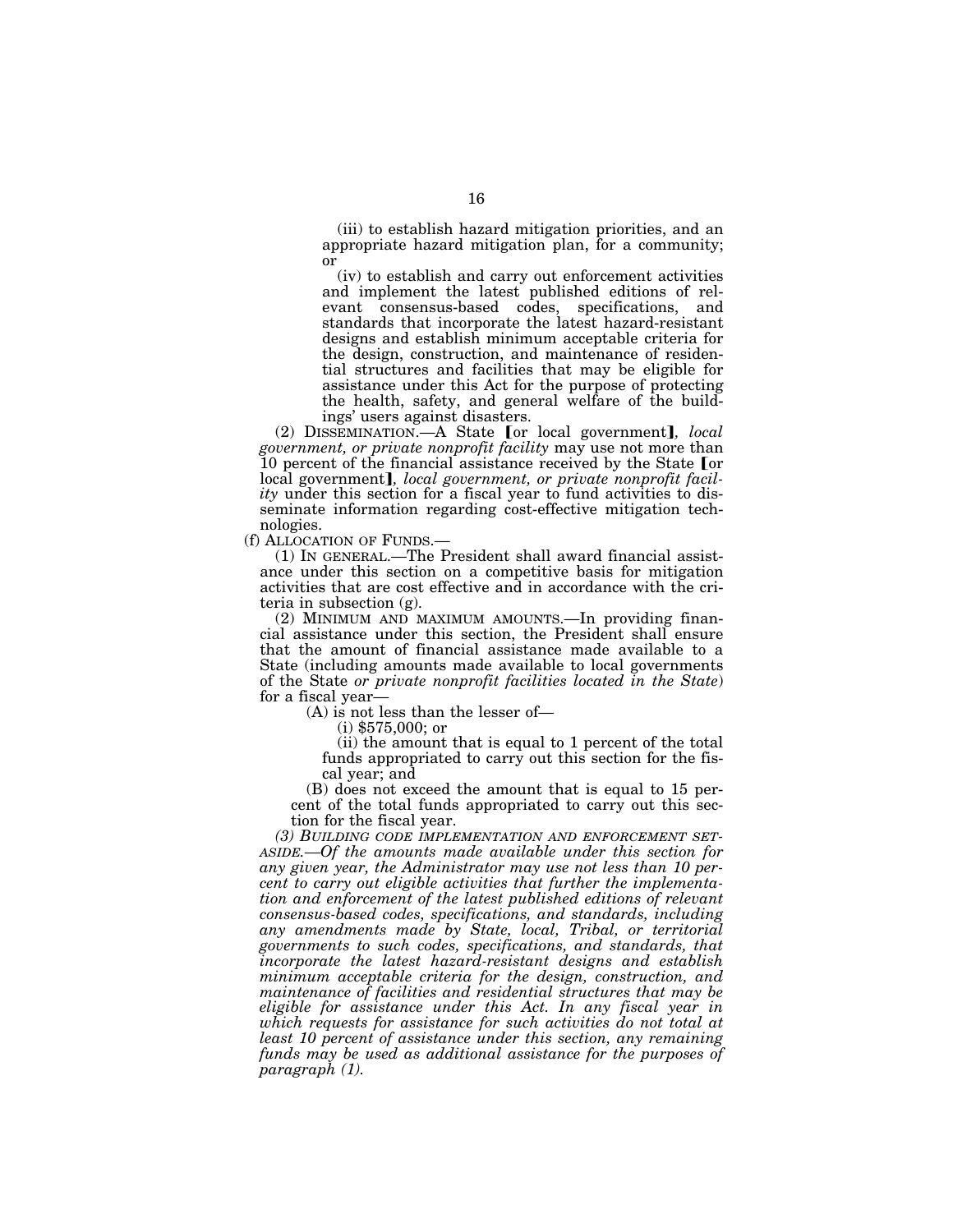$(3)$  (4) REDISTRIBUTION OF UNOBLIGATED AMOUNTS. The President may—

(A) withdraw amounts of financial assistance made available to a State (including amounts made available to local governments of a State *or private nonprofit facilities located in the State*) under this subsection that remain unobligated by the end of the third fiscal year after the fiscal year for which the amounts were allocated; and

(B) in the fiscal year following a fiscal year in which amounts were withdrawn under subparagraph (A), add the amounts to any other amounts available to be awarded on a competitive basis pursuant to paragraph (1).

(g) CRITERIA FOR ASSISTANCE AWARDS.—In determining whether to provide technical and financial assistance to a State [or local government¿*, local government, or private nonprofit facility* under this section, the President shall provide financial assistance only in States that have received a major disaster declaration in the previous 7 years, or to any Indian tribal government located partially or entirely within the boundaries of such States, and take into account—

(1) the extent and nature of the hazards to be mitigated;

 $(2)$  the degree of commitment of the State [or local government], local government, or private nonprofit facility to reduce damages from future natural disasters;

 $(3)$  the degree of commitment by the State for local government**]**, *local government, or private nonprofit facility* to support ongoing non-Federal support for the hazard mitigation measures to be carried out using the technical and financial assistance;

(4) the extent to which the hazard mitigation measures to be carried out using the technical and financial assistance contribute to the mitigation goals and priorities established by the State;

(5) the extent to which the technical and financial assistance is consistent with other assistance provided under this Act;

(6) the extent to which prioritized, cost-effective mitigation activities that produce meaningful and definable outcomes are clearly identified;

(7) if the State [or local government], *local government*, or *private nonprofit facility* has submitted a mitigation plan under section 322, the extent to which the activities identified under paragraph (6) are consistent with the mitigation plan;

(8) the opportunity to fund activities that maximize net benefits to society;

(9) the extent to which assistance will fund mitigation activities in small impoverished communities;

(10) the extent to which the State, local, Indian tribal, or territorial government has facilitated the adoption and enforcement of the latest published editions of relevant consensusbased codes, specifications, and standards, including amendments made by State, local, Indian tribal, or territorial governments during the adoption process that incorporate the latest hazard-resistant designs and establish criteria for the design, construction, and maintenance of residential structures and facilities that may be eligible for assistance under this Act for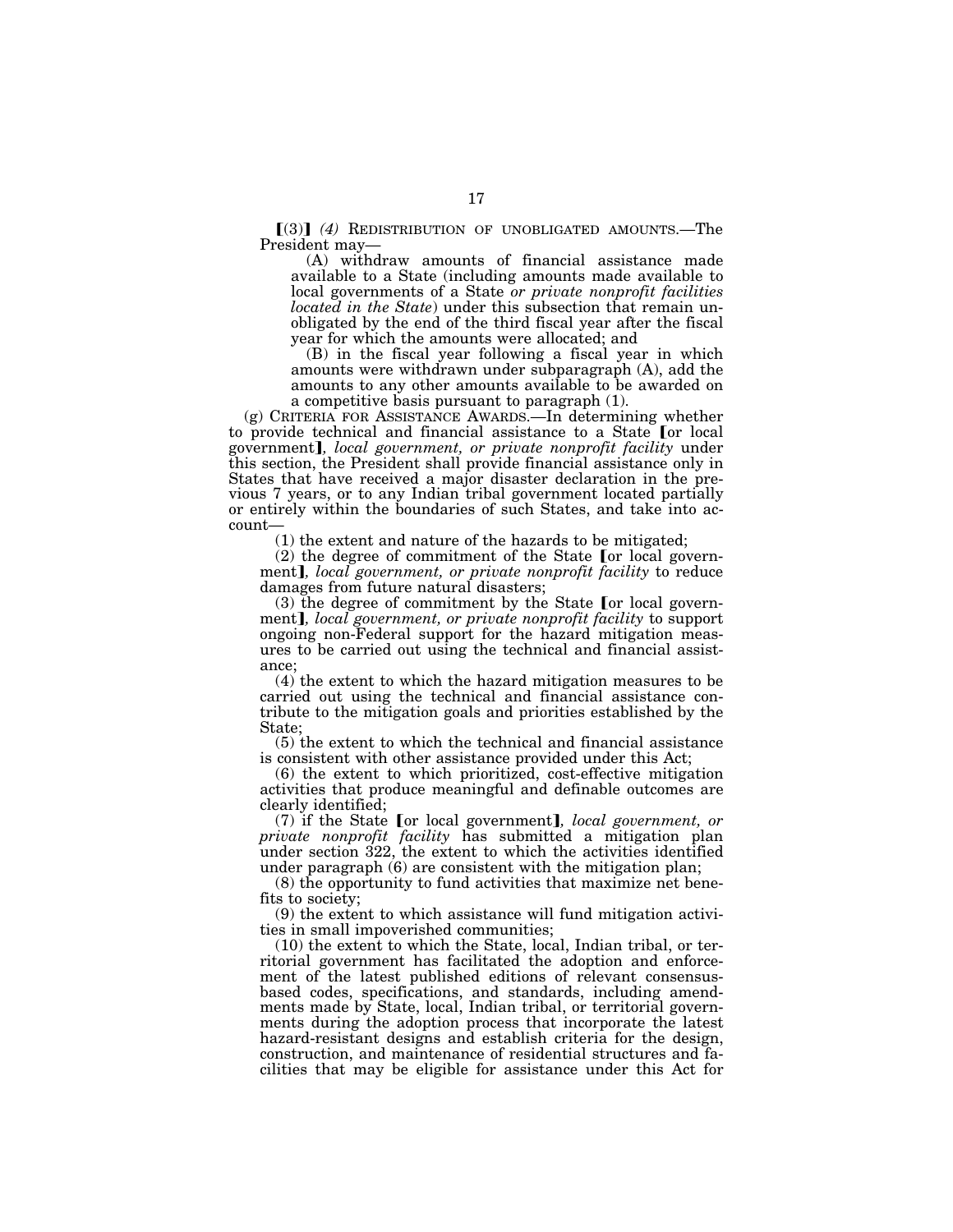the purpose of protecting the health, safety, and general welfare of the buildings' users against disasters;

(11) the extent to which the assistance will fund activities that increase the level of resiliency; and

(12) such other criteria as the President establishes in consultation with State and local governments.

(h) FEDERAL SHARE.—<br>(1) IN GENERAL.—Financial assistance provided under this section may contribute up to 75 percent of the total cost of mitigation activities approved by the President.

(2) SMALL IMPOVERISHED COMMUNITIES.—Notwithstanding paragraph (1), the President may contribute up to 90 percent of the total cost of a mitigation activity carried out in a small impoverished community.

(i) NATIONAL PUBLIC INFRASTRUCTURE PREDISASTER MITIGATION ASSISTANCE.—

(1) IN GENERAL.—The President may set aside from the Disaster Relief Fund, with respect to each major disaster, an amount equal to [6 percent] 15 percent of the estimated aggregate amount of the grants to be made pursuant to sections 403, 406, 407, 408, 410, 416, and 428 for the major disaster in order to provide technical and financial assistance under this section and such set aside shall be deemed to be related to activities carried out pursuant to major disasters under this Act.

(2) ESTIMATED AGGREGATE AMOUNT.—Not later than 180 days after each major disaster declaration pursuant to this Act, the estimated aggregate amount of grants for purposes of paragraph (1) shall be determined by the President and such estimated amount need not be reduced, increased, or changed due to variations in estimates.

(3) NO REDUCTION IN AMOUNTS.—The amount set aside pursuant to paragraph (1) shall not reduce the amounts otherwise made available for sections 403, 404, 406, 407, 408, 410, 416, and 428 under this Act.<br>(j) MULTIHAZARD ADVISORY MAPS.—

 $(1)$  DEFINITION OF MULTIHAZARD ADVISORY MAP.—In this subsection, the term "multihazard advisory map" means a map on which hazard data concerning each type of natural disaster is identified simultaneously for the purpose of showing areas of hazard overlap.

(2) DEVELOPMENT OF MAPS.—In consultation with States, local governments, and appropriate Federal agencies, the President shall develop multihazard advisory maps for areas, in not fewer than five States, that are subject to commonly recurring natural hazards (including flooding, hurricanes and severe winds, and seismic events).

(3) USE OF TECHNOLOGY.—In developing multihazard advisory maps under this subsection, the President shall use, to the maximum extent practicable, the most cost-effective and efficient technology available.<br>(4) USE OF MAPS.—

 $(A)$  ADVISORY NATURE.—The multihazard advisory maps shall be considered to be advisory and shall not require the development of any new policy by, or impose any new policy on, any government or private entity.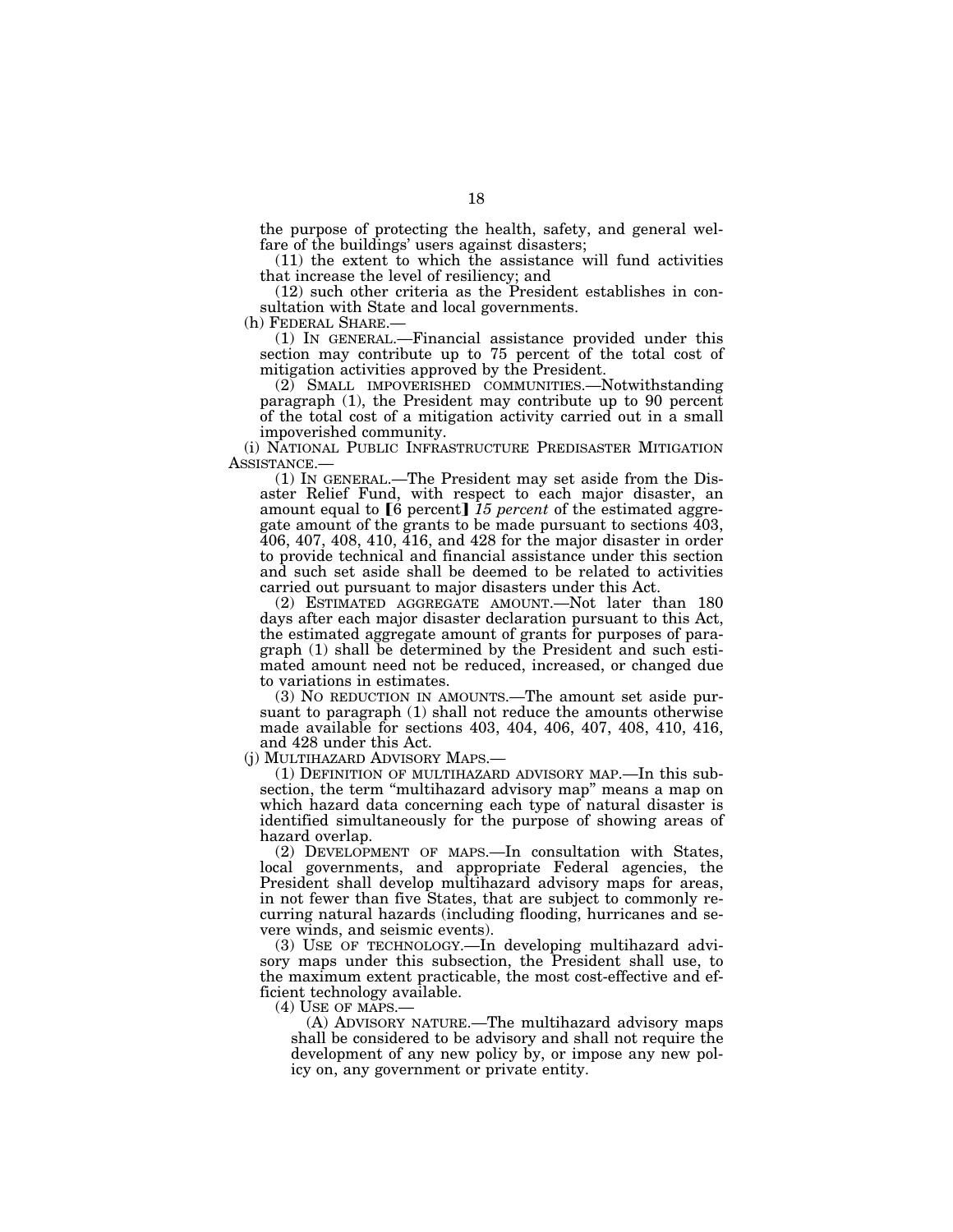(B) AVAILABILITY OF MAPS.—The multihazard advisory maps shall be made available to the appropriate State and local governments for the purposes of—

(i) informing the general public about the risks of natural hazards in the areas described in paragraph (2);

(ii) supporting the activities described in subsection (e); and

(iii) other public uses.

(k) REPORT ON FEDERAL AND STATE ADMINISTRATION.—Not later than 18 months after the date of the enactment of this section, the President, in consultation with State and local governments, shall submit to Congress a report evaluating efforts to implement this section and recommending a process for transferring greater authority and responsibility for administering the assistance program established under this section to capable States.

(l) PROHIBITION ON EARMARKS.—

(1) DEFINITION.—In this subsection, the term ''congressionally directed spending'' means a statutory provision or report language included primarily at the request of a Senator or a Member, Delegate or Resident Commissioner of the House of Representatives providing, authorizing, or recommending a specific amount of discretionary budget authority, credit authority, or other spending authority for a contract, loan, loan guarantee, grant, loan authority, or other expenditure with or to an entity, or targeted to a specific State, locality, or Congressional district, other than through a statutory or administrative formula-driven or competitive award process.

(2) PROHIBITION.—None of the funds appropriated or otherwise made available to carry out this section may be used for congressionally directed spending.

(3) CERTIFICATION TO CONGRESS.—The Administrator of the Federal Emergency Management Agency shall submit to Congress a certification regarding whether all financial assistance under this section was awarded in accordance with this section.

(m) LATEST PUBLISHED EDITIONS.—For purposes of subsections  $(e)(1)(B)(iv)$ ,  $(f)(3)$ , and  $(g)(10)$ , the term "latest published editions" means, with respect to relevant consensus-based codes, specifications, and standards, the 2 most recently published editions.

*(n) FUNDING OF A FEDERALLY AUTHORIZED WATER RESOURCES DEVELOPMENT PROJECT.—* 

*(1) IN GENERAL.—Notwithstanding section 312 of the Robert T. Stafford Disaster Relief and Emergency Assistance Act (42 U.S.C. 5155) and its implementing regulations, assistance provided under this section may be used to fund activities authorized for construction within the scope of a federally authorized water resources development project of the Army Corps of Engineers if such activities are also eligible activities under this section.* 

*(2) FEDERAL FUNDING.—All Federal funding provided pursuant to this section shall be applied toward the Federal share of a federally authorized water resources development project described in paragraph (1).*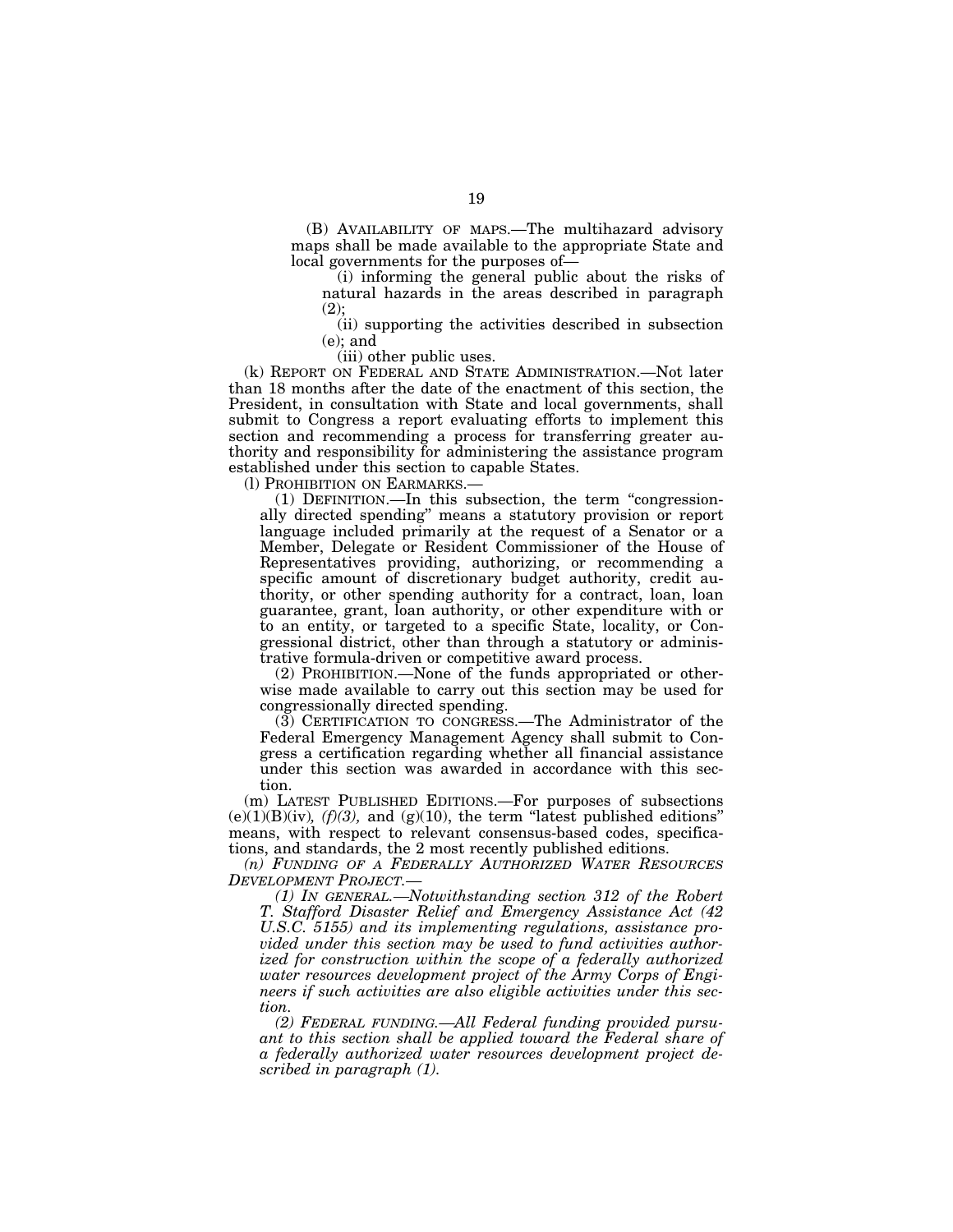*(3) NON-FEDERAL MATCH.—All non-Federal matching funds required pursuant to this section shall be applied toward the non-Federal share of a federally authorized water resources development project described in paragraph (1).* 

*(4) TOTAL FEDERAL SHARE.—Funding provided pursuant to this section may not exceed the total Federal share for a federally authorized water resources development project described in paragraph (1).* 

*(5) RULE OF CONSTRUCTION.—Nothing in this subsection may be construed to affect—* 

*(A) the cost-share requirement of a hazard mitigation measure under this section;* 

*(B) the eligibility criteria for a hazard mitigation measure under this section;* 

*(C) the cost share requirements of a federally authorized water resources development project described in paragraph (1); and* 

*(D) the responsibilities of a non-Federal interest with respect to such project, including those related to the provision of lands, easements, rights-of-way, dredge material disposal areas, and necessary relocations.* 

*(6) LIMITATION.—If a federally authorized water resources development project of the Army Corps of Engineers is constructed with funding provided under this subsection, no further Federal funding shall be provided for construction of such a project.* 

# **TITLE IV—MAJOR DISASTER ASSISTANCE PROGRAMS**

\* \* \* \* \* \* \*

\* \* \* \* \* \* \*

#### **SEC. 404. HAZARD MITIGATION.**

(a) IN GENERAL.—The President may contribute up to 75 percent of the cost of hazard mitigation measures which the President has determined are cost effective and which substantially reduce the risk of, or increase resilience to, future damage, hardship, loss, or suffering in any area affected by a major disaster, or any area affected by a fire for which assistance was provided under section 420. Such measures shall be identified following the evaluation of natural hazards under section 322 and shall be subject to approval by the President. Subject to section 322, the total of contributions under this section for a major disaster or event under section 420 shall not exceed 15 percent for amounts not more than \$2,000,000,000, 10 percent for amounts of more than \$2,000,000,000 and not more than \$10,000,000,000, and 7.5 percent on amounts of more than \$10,000,000,000 and not more than \$35,333,000,000 of the estimated aggregate amount of grants to be made (less any associated administrative costs) under this Act with respect to the major disaster or event under section 420.

(b) PROPERTY ACQUISITION AND RELOCATION ASSISTANCE.—

(1) GENERAL AUTHORITY.—In providing hazard mitigation assistance under this section in connection with flooding, the Administrator of the Federal Emergency Management Agency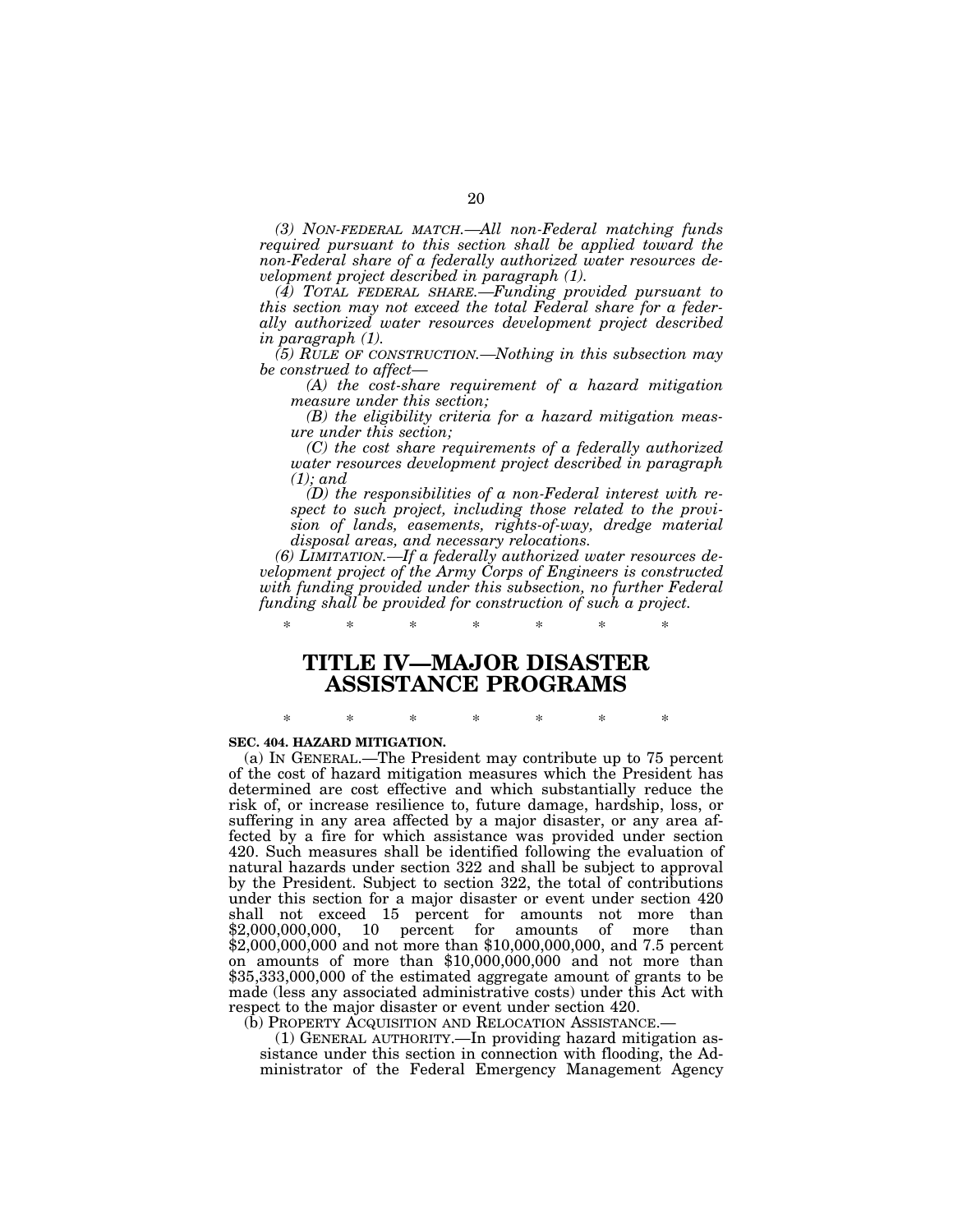may provide property acquisition and relocation assistance for projects that meet the requirements of paragraph (2).

(2) TERMS AND CONDITIONS.—An acquisition or relocation project shall be eligible to receive assistance pursuant to paragraph (1) only if—

(A) the applicant for the assistance is otherwise eligible to receive assistance under the hazard mitigation grant program established under subsection (a); and

(B) on or after the date of enactment of this subsection, the applicant for the assistance enters into an agreement with the Administrator that provides assurances that—

(i) any property acquired, accepted, or from which a structure will be removed pursuant to the project will be dedicated and maintained in perpetuity for a use that is compatible with open space, recreational, or wetlands management practices;

(ii) no new structure will be erected on property acquired, accepted or from which a structure was removed under the acquisition or relocation program other than—

(I) a public facility that is open on all sides and functionally related to a designated open space;

(II) a rest room; or

(III) a structure that the Administrator approves in writing before the commencement of the construction of the structure; and

(iii) after receipt of the assistance, with respect to any property acquired, accepted or from which a structure was removed under the acquisition or relocation program—

(I) no subsequent application for additional disaster assistance for any purpose will be made by the recipient to any Federal entity; and

(II) no assistance referred to in subclause (I) will be provided to the applicant by any Federal source.

(3) STATUTORY CONSTRUCTION.—Nothing in this subsection is intended to alter or otherwise affect an agreement for an acquisition or relocation project carried out pursuant to this section that was in effect on the day before the date of enactment of this subsection.

(c) PROGRAM ADMINISTRATION BY STATES.—

(1) IN GENERAL.—A State desiring to administer the hazard mitigation grant program established by this section with respect to hazard mitigation assistance in the State may submit to the President an application for the delegation of the authority to administer the program.

(2) CRITERIA.—The President, in consultation and coordination with States and local governments, shall establish criteria for the approval of applications submitted under paragraph (1). Until such time as the Administrator promulgates regulations to implement this paragraph, the Administrator may waive notice and comment rulemaking, if the Administrator determines doing so is necessary to expeditiously implement this section,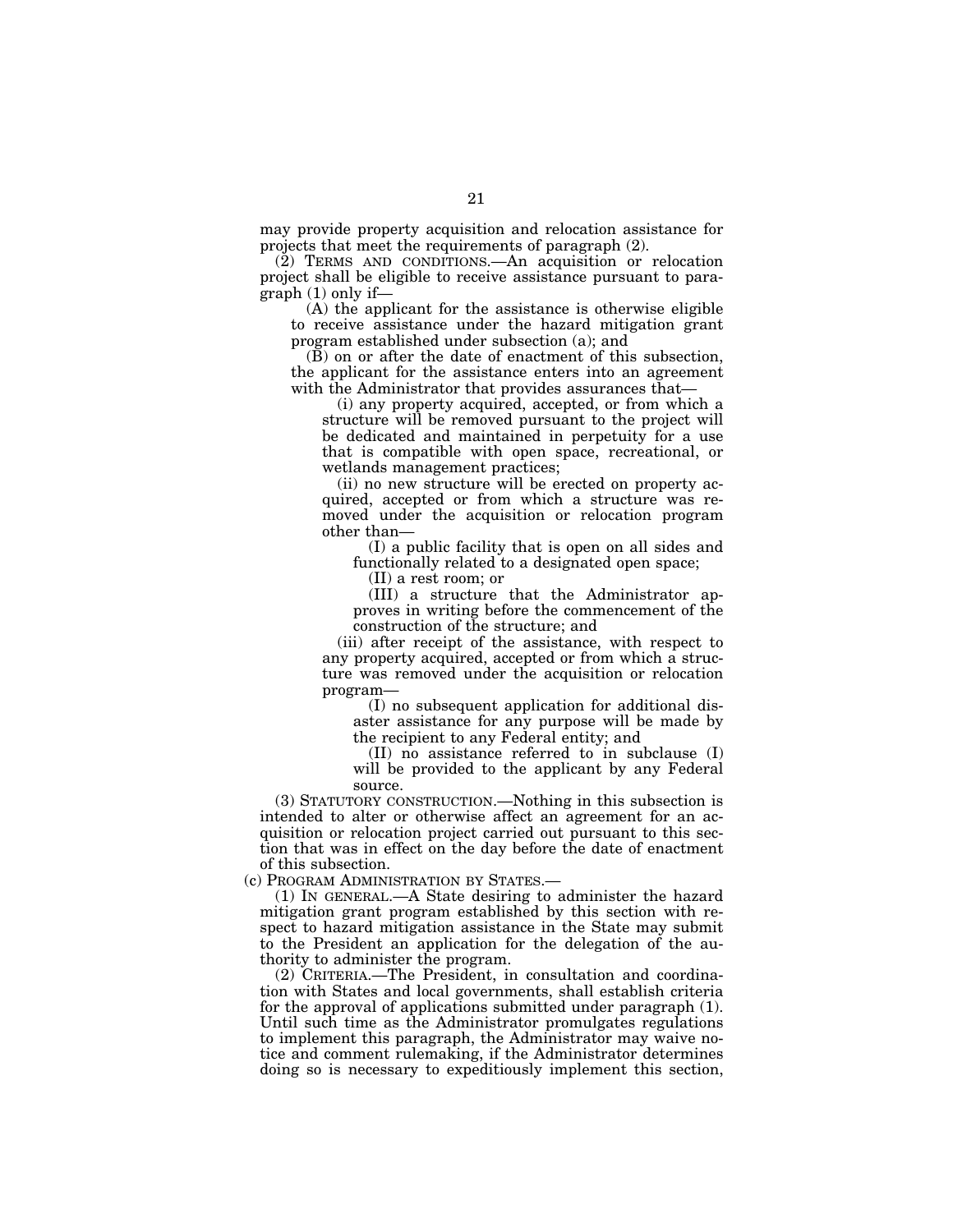and may carry out this section as a pilot program. The criteria shall include, at a minimum—

(A) the demonstrated ability of the State to manage the grant program under this section;

(B) there being in effect an approved mitigation plan under section 322; and

(C) a demonstrated commitment to mitigation activities. (3) APPROVAL.—The President shall approve an application submitted under paragraph (1) that meets the criteria established under paragraph (2).

(4) WITHDRAWAL OF APPROVAL.—If, after approving an application of a State submitted under paragraph (1), the President determines that the State is not administering the hazard mitigation grant program established by this section in a manner satisfactory to the President, the President shall withdraw the approval.

(5) AUDITS.—The President shall provide for periodic audits of the hazard mitigation grant programs administered by States under this subsection.

(d) STREAMLINED PROCEDURES.—

(1) IN GENERAL.—For the purpose of providing assistance under this section, the President shall ensure that—

(A) adequate resources are devoted to ensure that applicable environmental reviews under the National Environmental Policy Act of 1969 and historic preservation reviews under the National Historic Preservation Act are completed on an expeditious basis; and

(B) the shortest existing applicable process under the National Environmental Policy Act of 1969 and the National Historic Preservation Act is utilized.

(2) AUTHORITY FOR OTHER EXPEDITED PROCEDURES.—The President may utilize expedited procedures in addition to those required under paragraph (1) for the purpose of providing assistance under this section, such as procedures under the Prototype Programmatic Agreement of the Federal Emergency Management Agency, for the consideration of multiple structures as a group and for an analysis of the cost-effectiveness and fulfillment of cost-share requirements for proposed hazard mitigation measures.

(e) ADVANCE ASSISTANCE.—The President may provide not more than 25 percent of the amount of the estimated cost of hazard mitigation measures to a State grantee eligible for a grant under this section before eligible costs are incurred.

*(f) REDISTRIBUTION OF UNCLAIMED OR UNOBLIGATED AMOUNTS.— The President may—* 

*(1) withdraw any portion of financial assistance made available to a State or Indian tribal government under subsection (a) for which the State or Indian tribal government has failed to submit an application upon the expiration of the application submission time limit or that remains unobligated for a major disaster or event eligible for assistance pursuant to section 420 upon the expiration of 84 months or the closeout of the grant, whichever is sooner; and*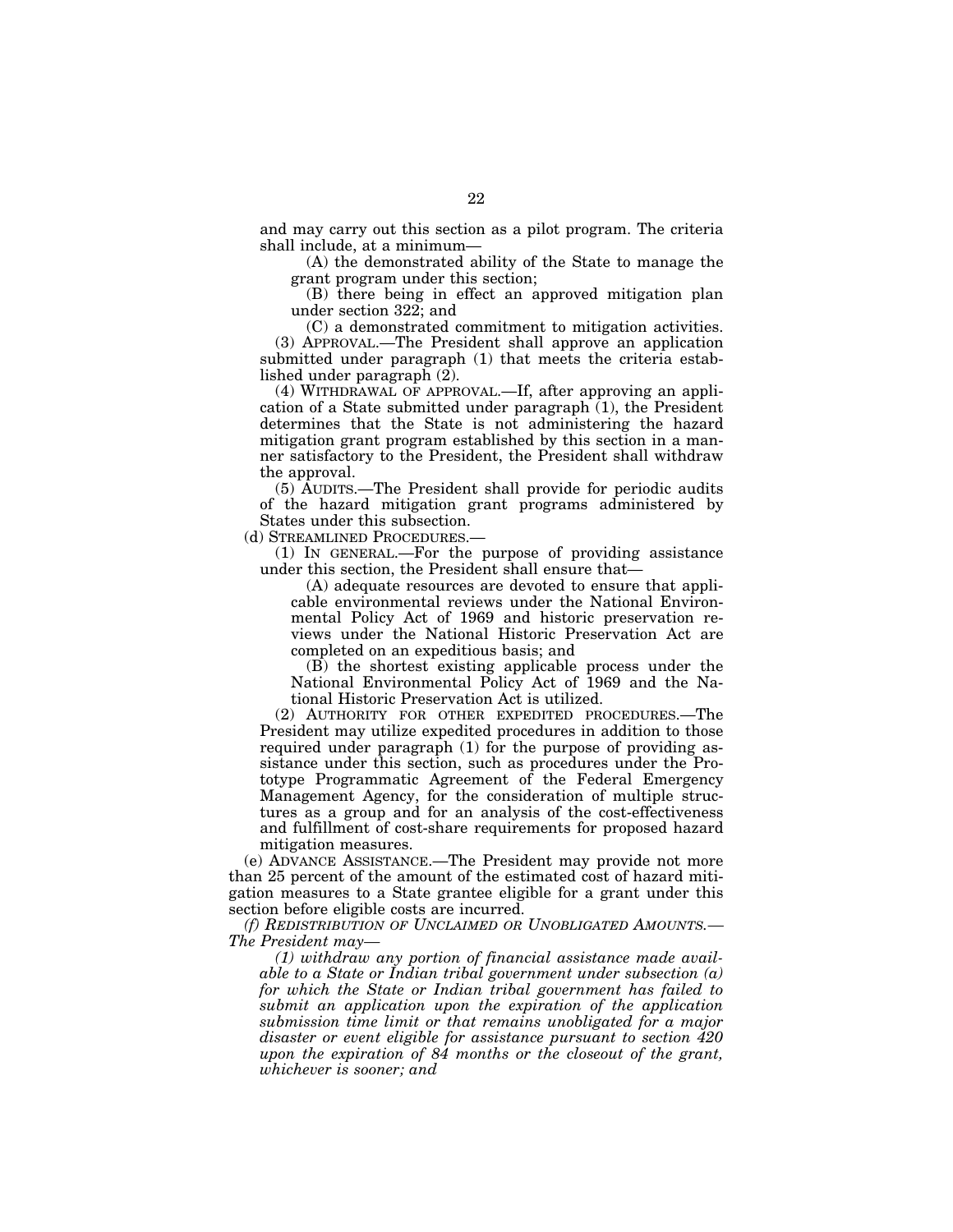*(2) transfer the financial assistance withdrawn under paragraph (1) to any other amounts otherwise available to be awarded under section 203.* 

 $\lceil f(n) \rceil$  (g) USE OF ASSISTANCE.—Recipients of hazard mitigation assistance provided under this section and section 203 may use the assistance to conduct activities to help reduce the risk of future damage, hardship, loss, or suffering in any area affected by a wildfire or windstorm, such as—

(1) reseeding ground cover with quick-growing or native species;

(2) mulching with straw or chipped wood;

(3) constructing straw, rock, or log dams in small tributaries to prevent flooding;

(4) placing logs and other erosion barriers to catch sediment on hill slopes;

(5) installing debris traps to modify road and trail drainage mechanisms;

(6) modifying or removing culverts to allow drainage to flow freely;

(7) adding drainage dips and constructing emergency spillways to keep roads and bridges from washing out during floods;

(8) planting grass to prevent the spread of noxious weeds;

(9) installing warning signs;

(10) establishing defensible space measures;

(11) reducing hazardous fuels;

(12) mitigating windstorm*, wildfire, and ice storm* damage, [including replacing] *including*-

*(A) replacing* or installing electrical transmission or distribution utility pole structures with poles that are resilient to extreme wind*, wildfire,* and combined ice and wind loadings for the basic wind speeds and ice conditions associated with the relevant location; *and* 

*(B) the installation of fire-resistant wires and infrastructure and the undergrounding of wires;* 

 $(13)$  removing standing burned trees; [and]

 $[(14)$  replacing water systems that have been burned and have caused contamination.]

*(14) replacing water systems that have been burned, caused contamination, or are at risk from wildfire impacts with resilient, non-combustible materials;* 

*(15) repairing, replacing, or retrofitting infrastructure damaged by ice storms to be resilient to the impacts of such storms;* 

*(16) retrofitting or hardening electric grid infrastructure to comply with the latest published strength standards or industry best practices for resiliency, including standards and practices relating to the strength of utility poles in high wind areas, regardless of height; and* 

*(17) implementing technologies to improve infrastructure monitoring and distribution for the purpose of reducing risk and avoiding future disaster impacts and, notwithstanding other requirements related to cost-effectiveness, to avoid any unintended consequences under this section and section 203.* 

ø(g)¿ *(h)* USE OF ASSISTANCE FOR EARTHQUAKE *AND TSUNAMI* HAZARDS.—Recipients of hazard mitigation assistance provided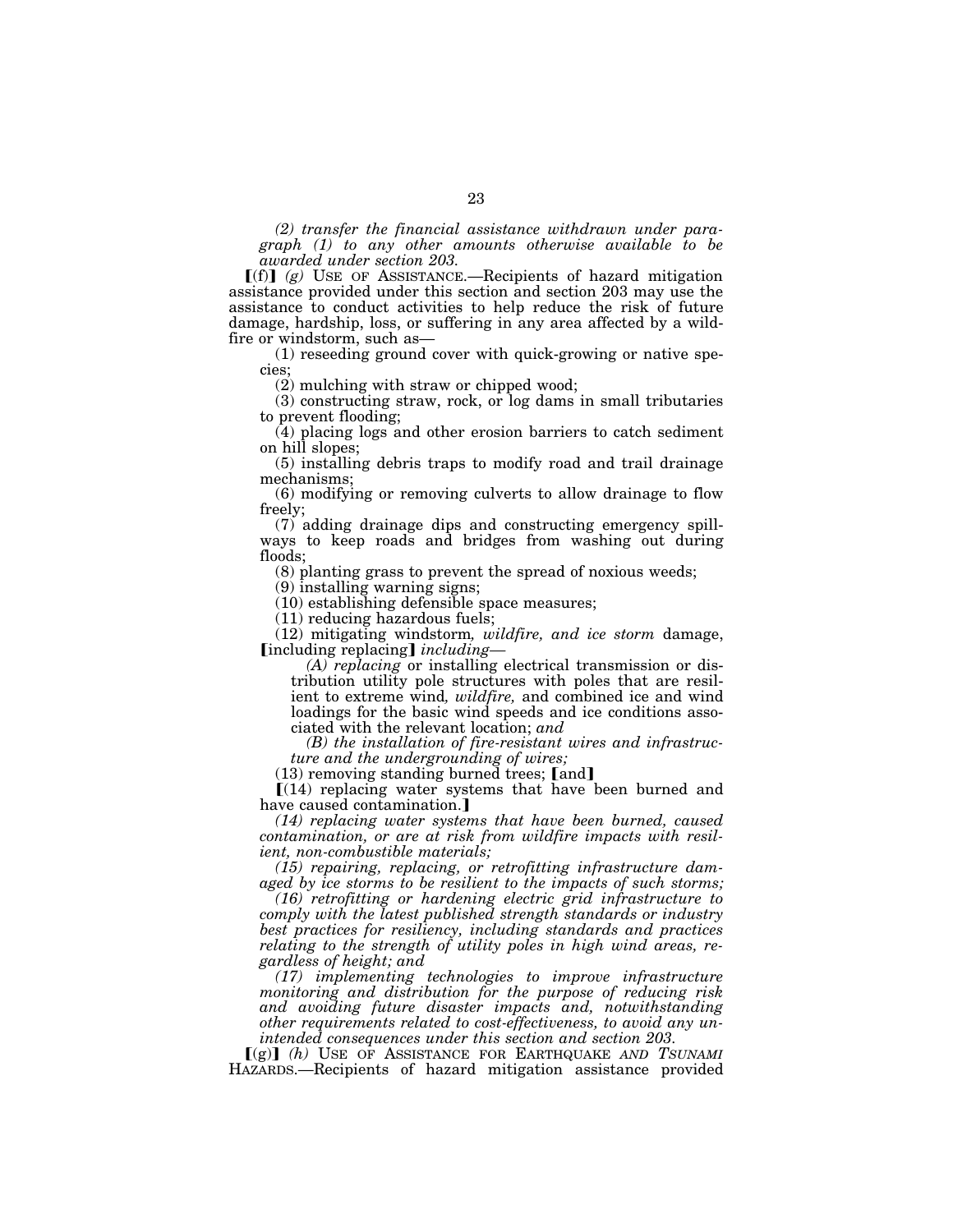under this section and section 203 may use the assistance to conduct activities to help reduce the risk of future damage, hardship, loss, or suffering in any area affected by earthquake *and tsunami*  hazards, including—

(1) improvements to regional seismic networks in support of building a capability for earthquake *and tsunami* early warning;

(2) improvements to geodetic networks in support of building a capability for earthquake *and tsunami* early warning; [and]

 $(3)$  improvements to seismometers, Global Positioning System receivers, and associated infrastructure in support of building a capability for earthquake *and tsunami* early warning  $\left[ . \right]$ *; and* 

*(4) planning, design, or construction of vertical evacuation structures in designated and mapped tsunami danger areas or hazard zones.* 

# \* \* \* \* \* \* \* *SEC. 431. REIMBURSEMENT OF INTEREST PAYMENTS RELATED TO PUBLIC ASSISTANCE.*

*(a) IN GENERAL.—For purposes of assistance under this title, the President shall provide financial assistance at the applicable Federal share to a State or local government, electric cooperative, or nonprofit organization as reimbursement for qualifying interest.* 

*(b) DEFINITIONS.—In this section, the following definitions apply: (1) QUALIFYING INTEREST.—The term ''qualifying interest'' means, with respect to a qualifying loan, the lesser of—* 

*(A) the actual interest paid to a lender for such qualifying loan; and* 

*(B) the interest that would have been paid to a lender if such qualifying loan had an interest rate equal to the prime rate most recently published on the Federal Reserve Statistical Release on selected interest rates.* 

*(2) QUALIFYING LOAN.—The term ''qualifying loan'' means a loan—* 

*(A) obtained by a State or local government, electric cooperative, or nonprofit organization; and* 

*(B) of which not less than 90 percent of the proceeds are used to fund activities for which such State or local government, electric cooperative, or nonprofit organization receives assistance under this Act after the date on which such loan is disbursed.* 

\* \* \* \* \* \* \*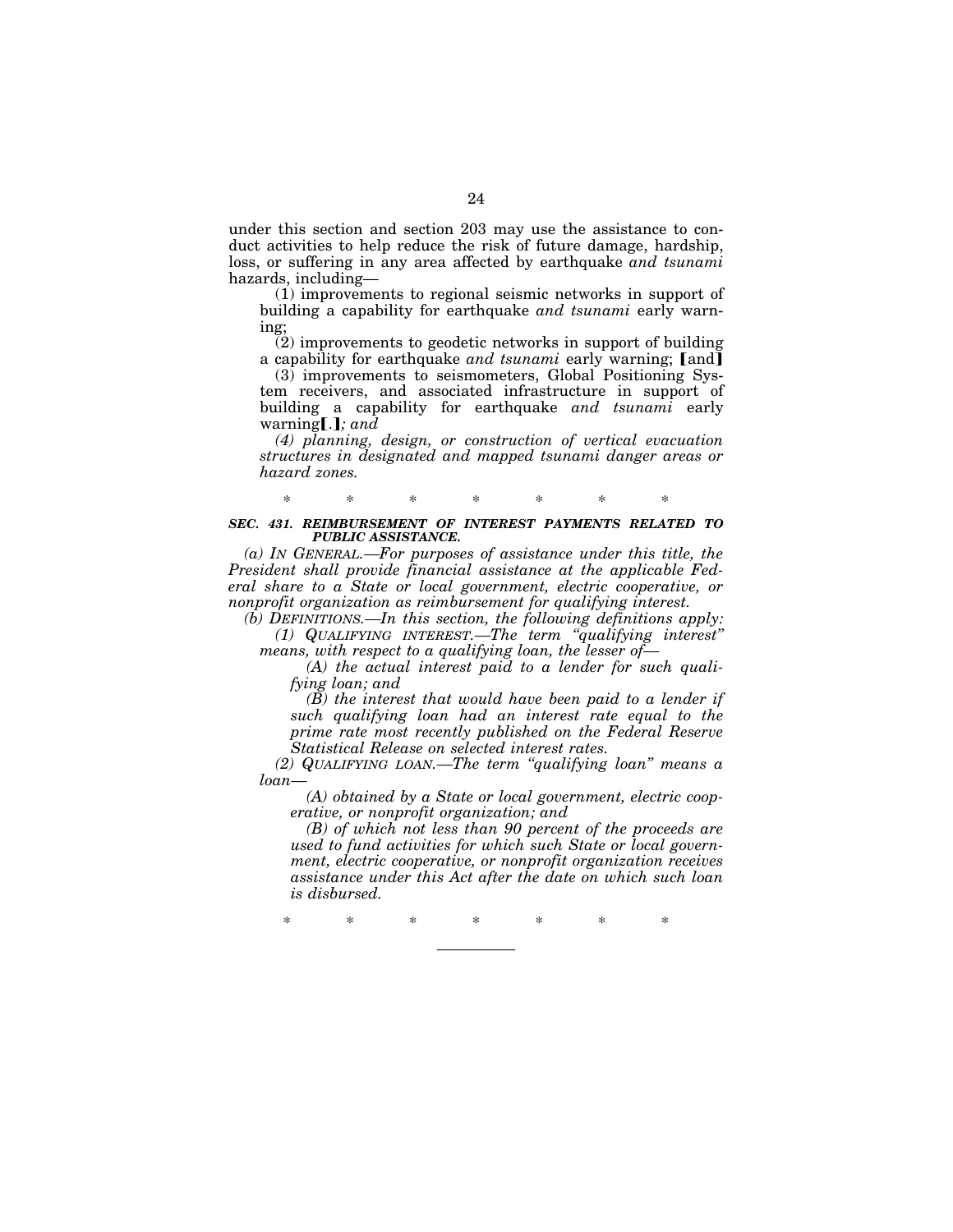## **DISASTER RECOVERY REFORM ACT OF 2018**

# **DIVISION D—DISASTER RECOVERY REFORM**

# **SEC. 1201. SHORT TITLE.**

This division may be cited as the ''Disaster Recovery Reform Act of 2018''.

\* \* \* \* \* \* \*

## **SEC. 1234. NATIONAL PUBLIC INFRASTRUCTURE PREDISASTER HAZ-ARD MITIGATION.**

(a) PREDISASTER HAZARD MITIGATION.—Section 203 of the Robert T. Stafford Disaster Relief and Emergency Assistance Act (42 U.S.C. 5133) is amended—

(1) in subsection (c) by inserting ''Public Infrastructure'' after ''the National'';

 $(2)$  in subsection  $(e)(1)(B)$ —

 $(A)$  by striking "or" at the end of clause (ii);

(B) by striking the period at the end of clause (iii) and inserting "; or"; and

(C) by adding at the end the following:

 $\mathbf{u}^{\mu}$  (iv) to establish and carry out enforcement activities and implement the latest published editions of relevant consensus-based codes, specifications, and standards that incorporate the latest hazard-resistant designs and establish minimum acceptable criteria for the design, construction, and maintenance of residential structures and facilities that may be eligible for assistance under this Act for the purpose of protecting the health, safety, and general welfare of the buildings' users against disasters.'';

 $(3)$  in subsection  $(f)$ —

(A) in paragraph (1) by inserting ''for mitigation activities that are cost effective'' after ''competitive basis''; and (B) by adding at the end the following:

''(3) REDISTRIBUTION OF UNOBLIGATED AMOUNTS.—The President may—

"(A) withdraw amounts of financial assistance made available to a State (including amounts made available to local governments of a State) under this subsection that remain unobligated by the end of the third fiscal year after the fiscal year for which the amounts were allocated; and

(B) in the fiscal year following a fiscal year in which amounts were withdrawn under subparagraph (A), add the amounts to any other amounts available to be awarded on a competitive basis pursuant to paragraph (1).'';

 $(4)$  in subsection  $(g)$ 

(A) by inserting ''provide financial assistance only in States that have received a major disaster declaration in the previous 7 years, or to any Indian tribal government located partially or entirely within the boundaries of such States, and" after "the President shall";

 $(B)$  in paragraph  $(9)$  by striking "and" at the end;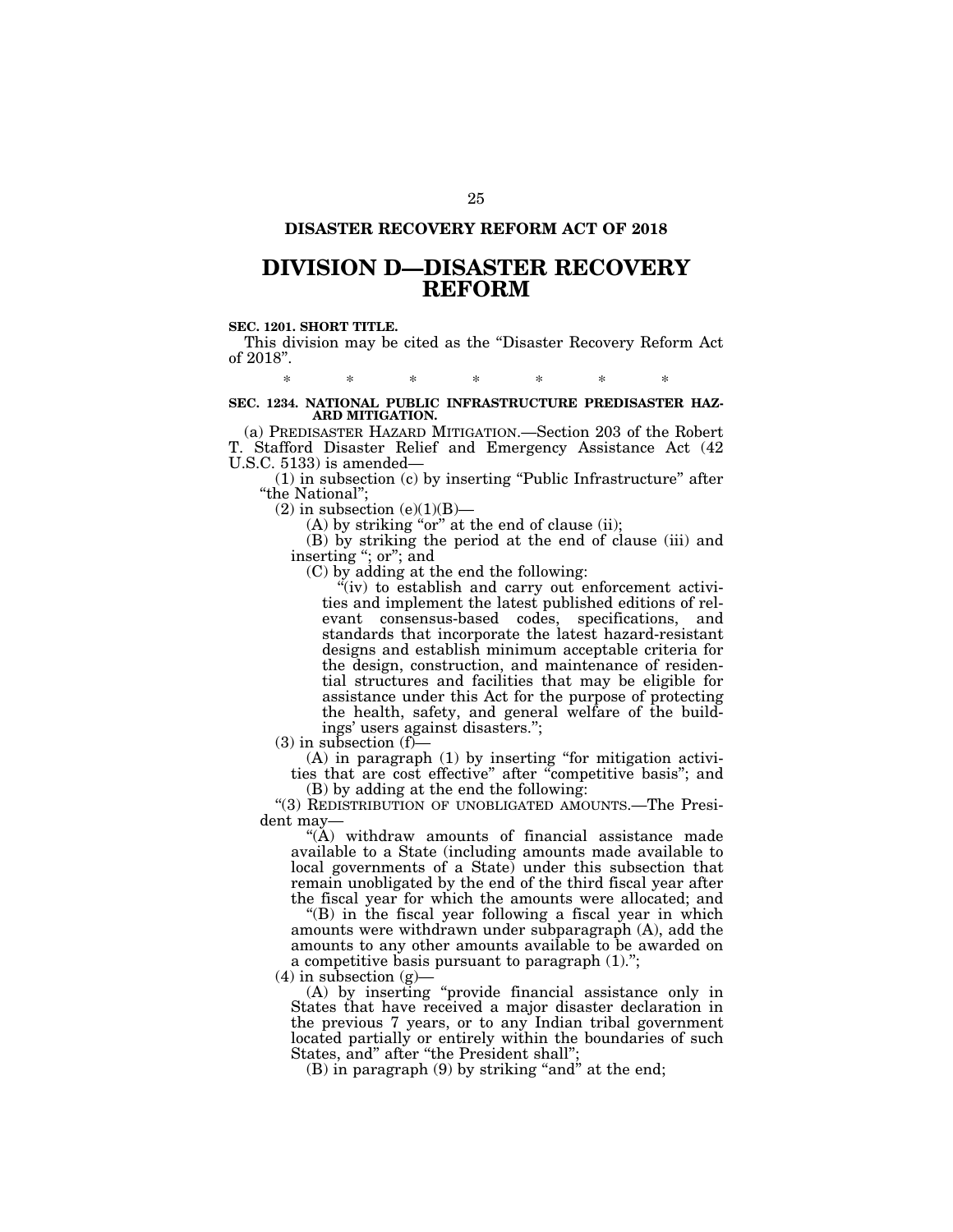(C) by redesignating paragraph (10) as paragraph (12); and

(D) by adding after paragraph (9) the following:

"(10) the extent to which the State, local, Indian tribal, or territorial government has facilitated the adoption and enforcement of the latest published editions of relevant consensusbased codes, specifications, and standards, including amendments made by State, local, Indian tribal, or territorial governments during the adoption process that incorporate the latest hazard-resistant designs and establish criteria for the design, construction, and maintenance of residential structures and facilities that may be eligible for assistance under this Act for the purpose of protecting the health, safety, and general welfare of the buildings' users against disasters;

" $(11)$  the extent to which the assistance will fund activities that increase the level of resiliency; and'';

(5) by striking subsection (i) and inserting the following:

''(i) NATIONAL PUBLIC INFRASTRUCTURE PREDISASTER MITIGATION ASSISTANCE.—

"(1) In GENERAL.—The President may set aside from the Disaster Relief Fund, with respect to each major disaster, an amount equal to 6 percent of the estimated aggregate amount of the grants to be made pursuant to sections 403, 406, 407, 408, 410, 416, and 428 for the major disaster in order to provide technical and financial assistance under this section and such set aside shall be deemed to be related to activities carried out pursuant to major disasters under this Act.

"(2) ESTIMATED AGGREGATE AMOUNT.—Not later than 180 days after each major disaster declaration pursuant to this Act, the estimated aggregate amount of grants for purposes of paragraph (1) shall be determined by the President and such estimated amount need not be reduced, increased, or changed due to variations in estimates.

''(3) NO REDUCTION IN AMOUNTS.—The amount set aside pursuant to paragraph (1) shall not reduce the amounts otherwise made available for sections 403, 404, 406, 407, 408, 410, 416, and 428 under this Act.''; and

(6) by striking subsections (j) and (m);

(7) by redesignating subsections (k), (l), and (n) as subsections (j), (k), and (l), respectively and

(8) by adding at the end the following:

"(m) LATEST PUBLISHED EDITIONS.—For purposes of subsections  $(e)(1)(B)(iv)$  and  $(g)(10)$ , the term 'latest published editions' means, with respect to relevant consensus-based codes, specifications, and standards, the 2 most recently published editions."

(b) APPLICABILITY.—The amendments made to section 203 of the Robert T. Stafford Disaster Relief and Emergency Assistance Act (42 U.S.C. 5133) by paragraphs (3) and (5) of subsection (a) shall apply to funds appropriated on or after the date of enactment of this Act.

(c) SENSE OF CONGRESS.—It is the sense of Congress that—

(1) all funding expended from the National Public Infrastructure Predisaster Mitigation Assistance created by Section 203(i)(1) of the Robert T. Stafford Disaster Relief and Emergency Assistance Act (42 U.S.C. 5133), as added by this sec